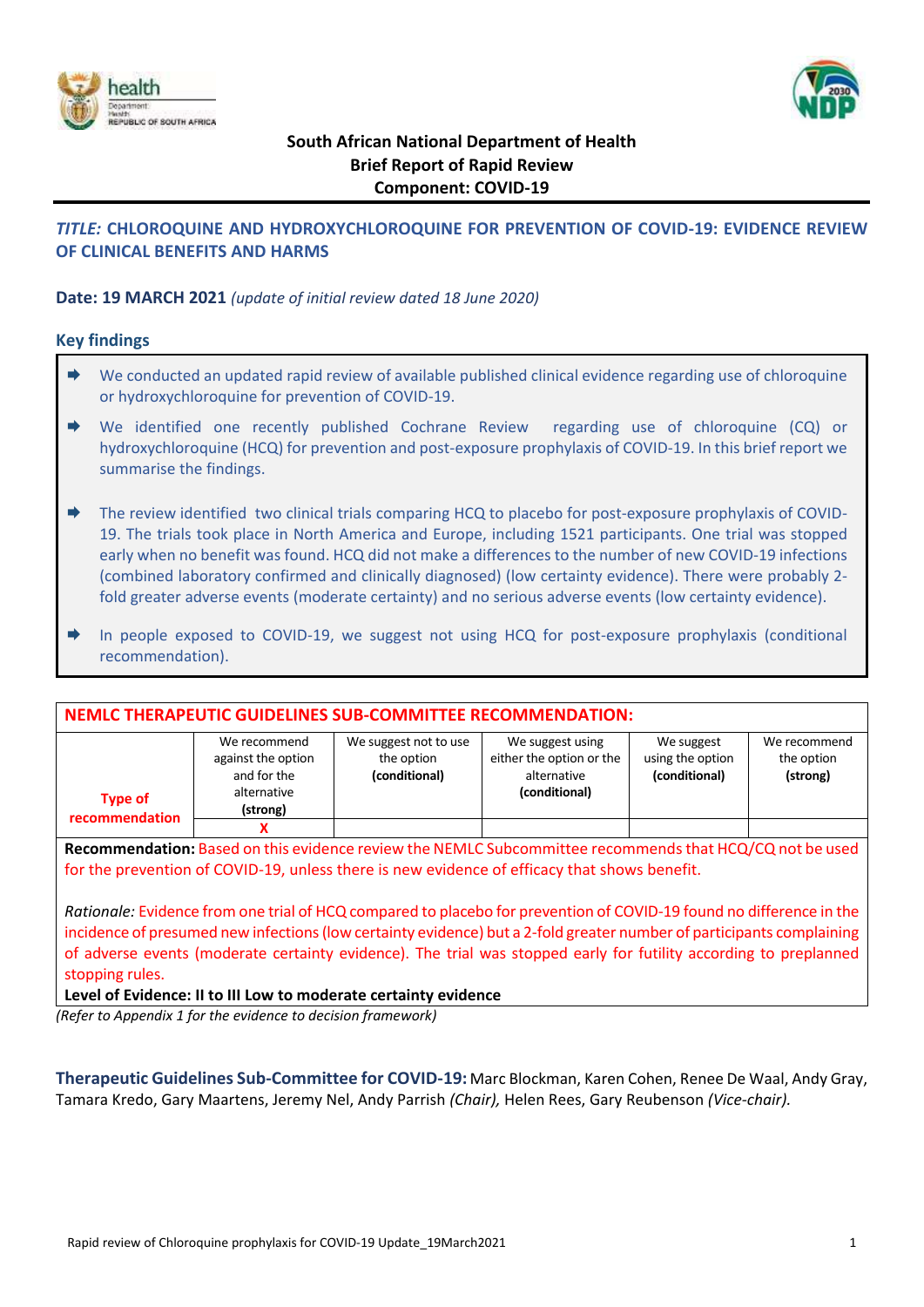#### **BACKGROUND**

Strategies to minimise the transmission and acquisition of COVID-19 have been instituted in most countries globally, including physical distancing, hand hygiene practices and use of masks by communities. Despite this, COVID-19 cases continue to rise, placing health systems under extreme pressure to provide adequate care for those who become ill and require care in health facilities. Prevention of transmission of COVID-19 is one strategy to reduce case-load, illness and strain on the health system.

In addition to the non-pharmaceutical approaches to prevent transmission, medicines may offer another strategy to prevent infections. Globally, the research community is trying to find effective and safe medicine to use for prophylaxis or use following exposure to a possible case of COVID-19 (post-exposure prophylaxis). To date, there are no globally accepted recommended medicines to prevent transmission, but several are being explored. Chloroquine (CQ) and hydroxychloroquine (HCQ) are amongst the medicines receiving substantial public attention and interest.

CQ and HCQ are 4-aminoquinoline compounds, quinine derivatives, and have been used successfully to prevent and treat malaria for decades until resistance arose. Chloroquine iscurrently used in South Africa to manage rheumatological diseases (SAMF, 13<sup>th</sup> ed., 2020). Following the COVID-19 outbreak, several in vitro studies have reported that CQ or HCQ inhibit SARS-CoV-2 activity (Wang 2020, Liu 2020), suggesting a potential role of CQ and HCQ for preventing infection.

Both the efficacy and safety of a new medical intervention are important to consider. Medicines for preventing conditions are given to those who do not have the illness and may be otherwise well. Therefore the benefits should clearly outweigh the harms. CQ and HCQ have been in use for decades and have a well-known safety profile outside of use in COVID-19 with several common adverse effects (gastrointestinal effects, skin rash, headache, vertigo, and blurred vision at higher doses) and rare effects (ototoxicity, blood dyscrasias, cardiovascular, such as QT interval prolongation and neuropsychiatric effects) (SAMF, 13<sup>th</sup> ed., 2020). However, there have been reports from studies in COVID-19 patients that suggest important safety concerns that require consideration, particularly for cardiovascular events due to QT prolongation.

A systematic review of CQ and HCQ for COVID-19 treatment and prophylaxis reported safety outcomes of all its included studies (Hernandez 2020). Although there do not seem to be differences in events for most minor adverse events, there have been several signals about QTc Interval Prolongation or arrhythmias. The review reported that one cohort study evaluating HCQ (Mahe'vas 2020) and another assessing CQ (Borba 2020a, Borba 2020b) versus control found increases in QTc interval prolongation to 500 ms or greater. HCQ increased the QTc interval of more than 60 ms from baseline, whereas CQ increased the number of patients experiencing ventricular tachycardia versus control. Another cohort study assessed the effect of HCQ with and without azithromycin on the QTc interval in 90 patients (mean age, 60 years; 51% male) (Mercuro 2020). Slightly more patients receiving HCQ plus azithromycin had a QTc interval of 500 ms or greater (11 of 53 [20.8%] vs. 7 of 37 [18.9%]; mean difference, 1.8% [95% CI, –14.9% to 18.5%]). More patients had a QTc interval increase of 60 ms or more from baseline (7 of 53 [13.2 %] vs. 3 of 37 [8.1%]; mean difference, 5.1% (CI, –7.6% to 17.8%]) versus hydroxytoluene alone. One patient receiving HCQ and azithromycin had a QTc interval of 499 ms and developed torsade de pointes' (Hernandez 2020). Although the evidence from controlled studies remains underpowered, it is important that safety and drug interactions of CQ and HCQ use is closely monitored in COVID-19 studies. Particularly because of the higher doses and co-medications, some with known drug interactions used in these studies compared to typical use for rheumatological or malaria indications.

This summary of a recent Cochrane Review (Singh 2021) aims to summarise the available research evidence for the efficacy and safety of CQ and HCQ for prophylaxis and post-exposure prophylaxis of COVID-19 infections.

**RESEARCH QUESTION:** Should chloroquine or hydroxychloroquine be used for prevention or post-exposure prophylaxis for COVID-19 compared to no intervention or an alternative intervention?

#### **METHODS**

Rapid review of Chloroquine prophylaxis for COVID-19 Update 19March2021 2012 The recent Cochrane Review (Singh 2021) conducted a comprehensive search of Cochrane Central Register of Controlled Trials (CENTRAL), MEDLINE, Embase, Current Controlled Trials [\(www.controlled-trials.com\)](http://www.controlled-trials.com/), the World Health Organizations International Clinical Trials Registry Platform (www.who.int/clinical-trials-registry-platform) and the COVID-19-specific resources[: www.covid-nma.com](http://www.covid-nma.com/) and [www.covid-19.cochrane.org](http://www.covid-19.cochrane.org/) for studies of any publication status or language, up to 15 September 2020. In addition, researchers were contacted to identify any unpublished or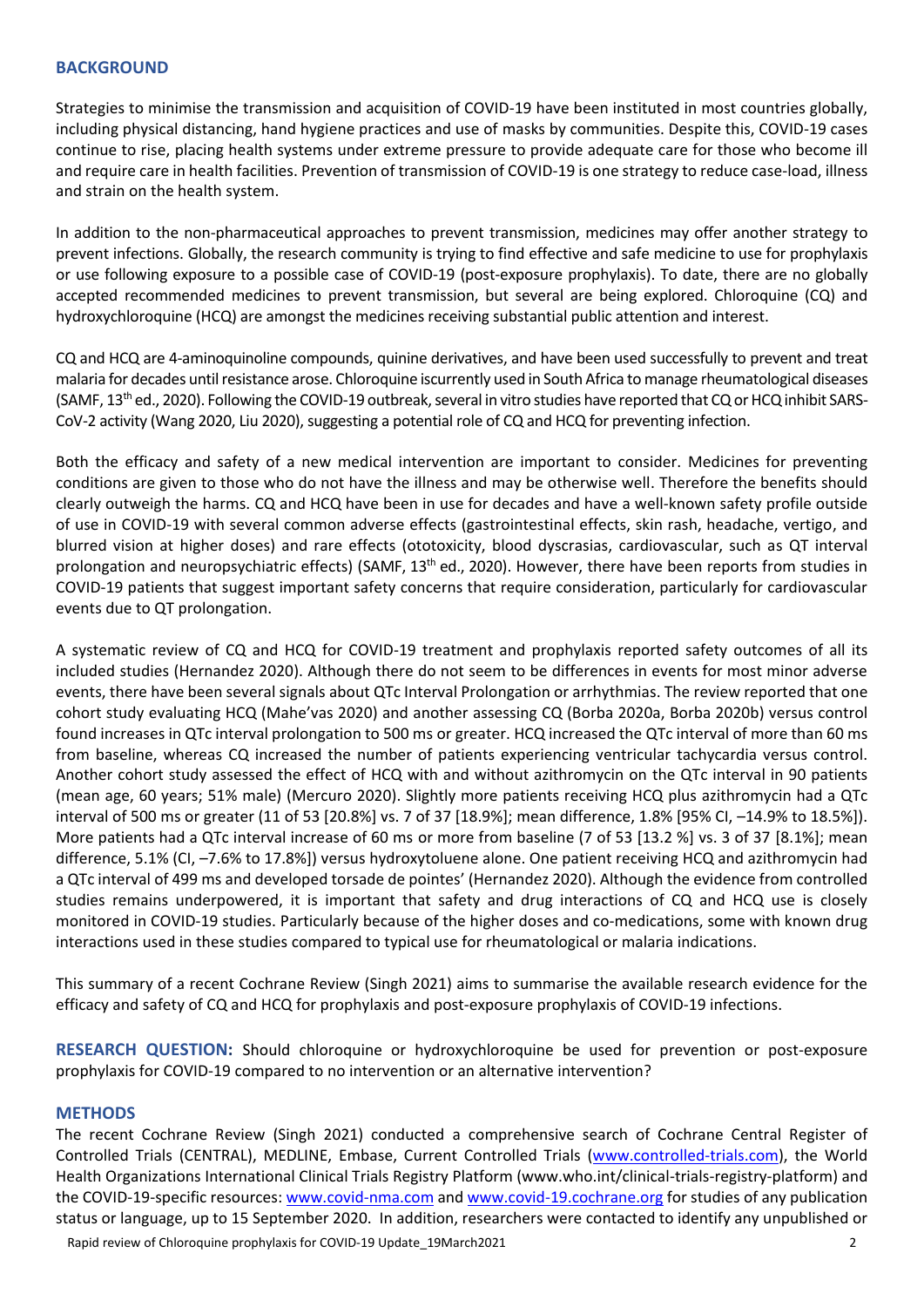ongoing studies to include in the review. This review's search strategy can be accessed on Pages 89 – 91 of the review (Singh 2021).

In the Cochrane Review, two reviewers independently conducted each step of the study selection and data extraction, as outlined below. Reviewers resolved disagreements through discussion. Two reviewers independently screened the search results using Covidence and retrieved full-text articles for all potentially relevant trials. Each trial was examined to ensure that multiple publications from the same trial were only included once. Data were extracted from included studies using a piloted data extraction form (Table 1), then the methodological quality of studies were assessed using Cochrane's Risk of Bias tool by two reviewers. In addition, two reviewers used the Grading of Recommendations Assessment, Development and Evaluation (GRADE) system for grading evidence.

For the rapid review, reviewers extracted evidence from the Cochrane review and reported it here.

# **Eligibility criteria for review**

**Population:** People at risk of SARS-CoV-2 exposure or have had a possible exposure, as defined by study authors. No restriction on age or occupational setting.

**Intervention:** Chloroquine (CQ) or hydroxychloroquine (HCQ) given by any route of administration, any dose, used alone or in combination with other pharmacological agents, for prophylaxis or post-exposure prophylaxis of COVID-19 infection. No restriction on the timing of dosing to time of potential exposure/s to SARS-CoV-2.

**Comparators:** no comparator or an active comparator.

#### **Outcomes:**

*Efficacy outcomes:*

- Development of laboratory confirmed COVID-19
- Disease severity of participants who develop COVID-19, as defined by study investigators

#### *Safety outcomes*

- Adverse reactions
- Serious adverse events

**Study designs:** Systematic review of randomised controlled trials (RCTs).

#### **RESULTS**

We included a recent Cochrane review for the rapid review. We used the AMSTAR 2 tool (Appendix 1) to assess the methodological quality of this Cochrane Review. It was rated as 'moderate' for overall confidence in the results. The evidence to decision framework is reported in a table in appendix 2 and the planned/ ongoing trials tables is reported in a table in appendix 3.

The Cochrane review included 12 RCTs (8 569 participants in total) that compared chloroquine or hydroxychloroquine to placebo or standard of care (10 RCTs) or lopinavir/ritonavir (1 RCT), or febuxostat (1 RCT), see figure 1. Of these, two trials examined the prevention of COVID-19 in asymptomatic people with a history of exposure to people with laboratory confirmed SARS-CoV-2. However, no eligible RCT were identified for the prevention of COVID-19 in people at risk of SARS-CoV-2.

Results of the two relevant included trials (Boulware 2020; Mitja 2020b) on the outcomes of interest are summarised in the Summary of Findings Table 2 and are presented below. These trials were conducted in the U.S.A and Canada (Boulware 2020) as well as Spain (Mitja 2020b), 1521 participants without COVD-19 who were exposed to someone with COVID-19 were randomised to either HCQ or placebo (folate tablets). The North American trials Data Safety Monitoring Board decided to terminate the trial early for futility, before reaching the planned sample size, according to planned stopping rules (Boulware 2020).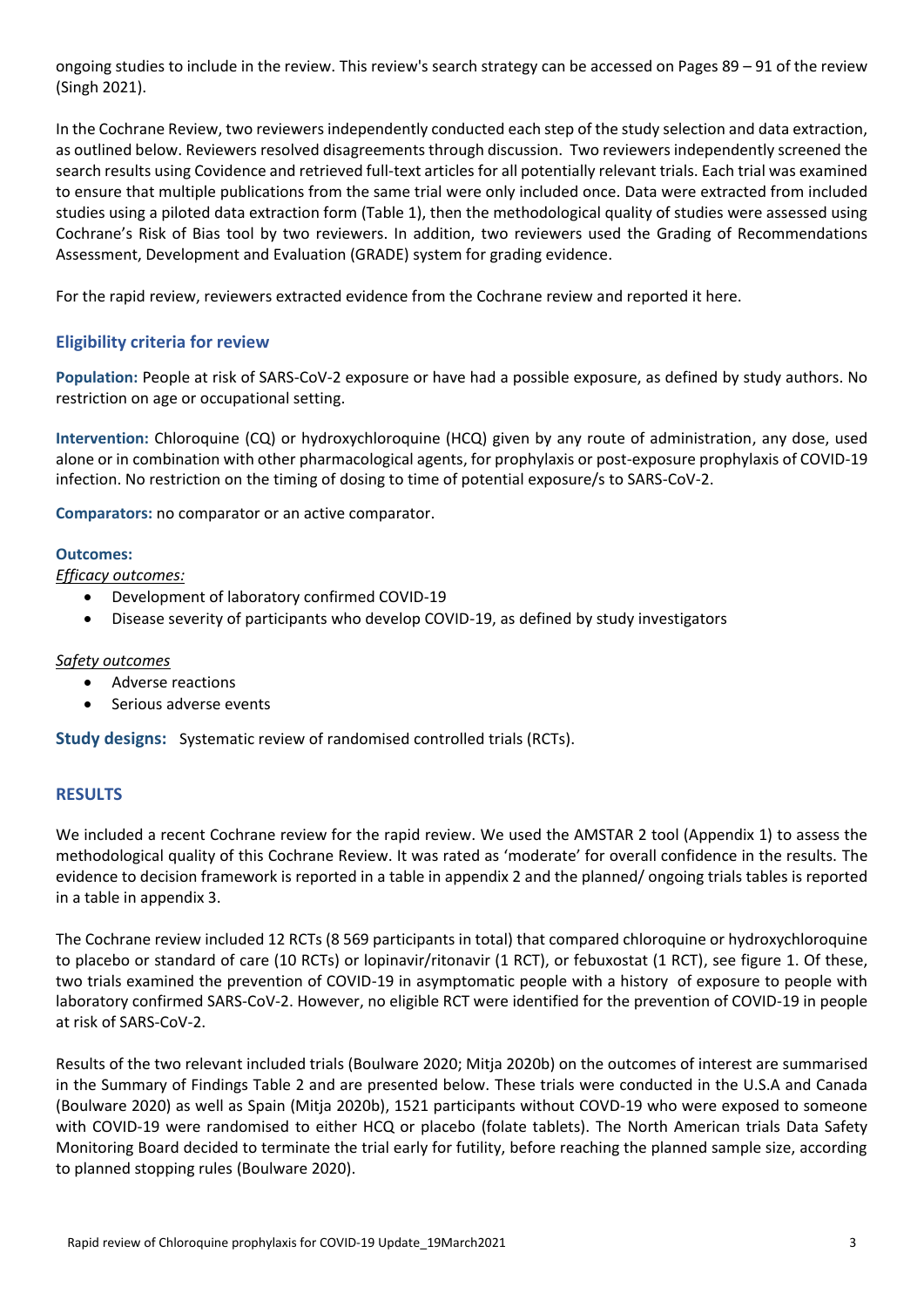The results suggest that the effect of HCQ on the prevention of COVID-19 is susceptible to differences in administration to an individual, versus a cluster of individuals all in contact with one index person. The results were therefore not pooled from the individually-randomised RCT (Boulware 2020) with those from the cluster-RCT (Mitjà 2020b).



**Figure 1**. PRISMA flowchart of study selection process (Singh 2021) – 2 of 12 studies were relevant for COVID-19 prophylaxis

## **HCQ versus placebo by individual randomisation**

One trial (821 participants) reported this comparison (Boulware 2020). See Summary of Findings table 2.

- Development of laboratory confirmed COVID-19: There was no difference between the two arms: relative risk (RR) 1.20 (95% confidence interval (CI) 0.50 to 2.87), based on one RCT, n = 821, very low certainty evidence.
- Disease seveity was not reported, we report hospitalization from the review: There is low certainty evidence regarding the effect of HCQ on hospitalization, RR 0.98 (95% CI 0.06 to 15.66), n = 821, 1 RCT, low certainty evidence.
- Adverse effects: Participants receiving at least one dose of HCQ had an increased risk of adverse events compared to those not receiving HCQ: RR 2.39 (95% CI 1.83 to 3.11), based on one RCT, n = 700, moderate certainty evidence.
- Serious adverse events: there were none reported in either arm. QTinterval prolongation on ECG was not reported, but the follow-up was performed remotely using an online survey, so ECG was not performed as part of the trial (Boulware 2020).

#### **HCQ versus standard care by cluster randomisation**

One trial (2525 participants) reported this comparison (Mitjà 2020b). Due to the cluster-RCT design and the trial authors' analysis, adjusted risk ratios have been reported.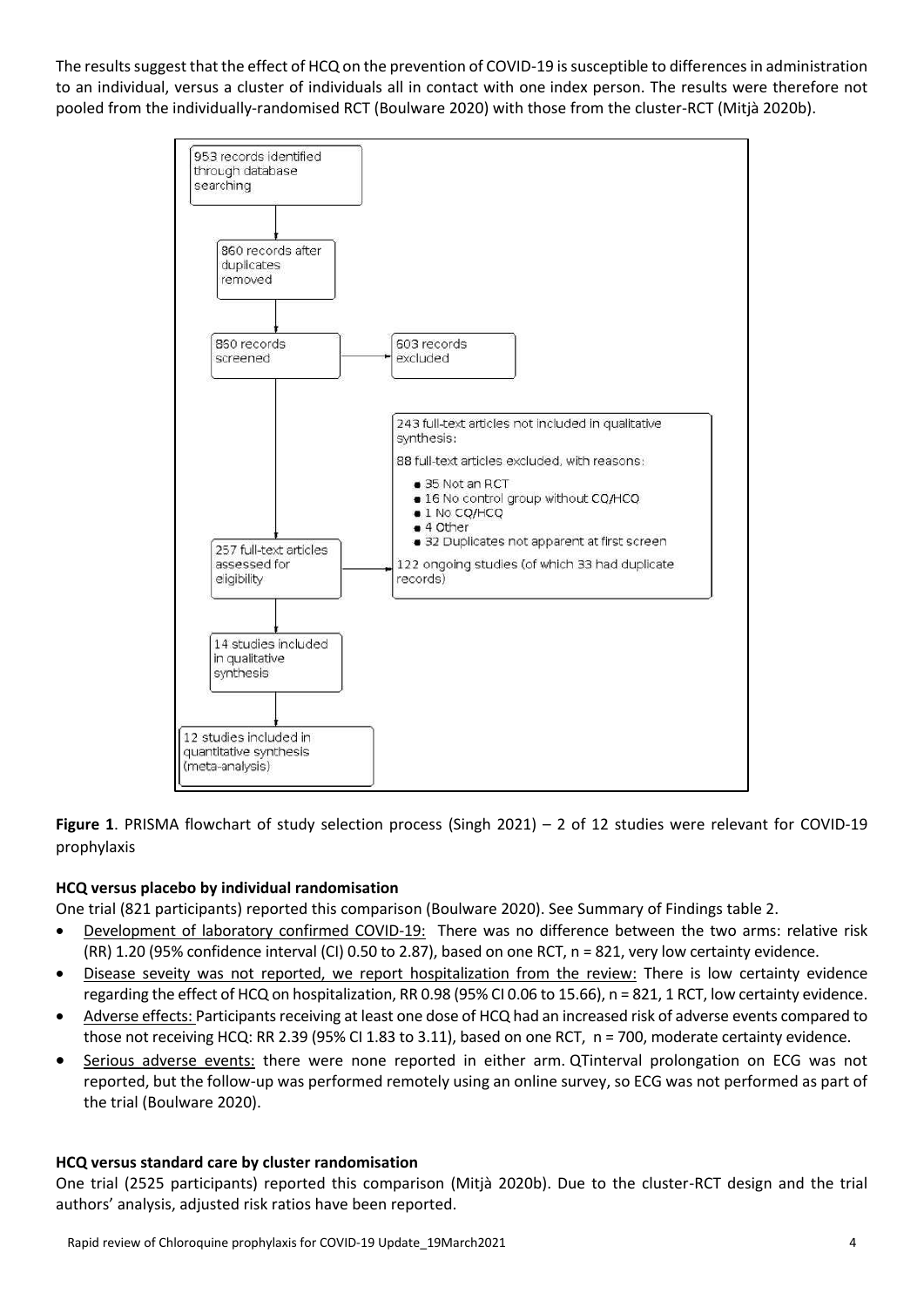Development of laboratory confirmed COVID-19: This did not differ between participants randomised to HCQ (64/1116; 5.7%) and those allocated to standard care (74/1198; 6.2%): the adjusted RR 0.89 (95% CI 0.54 to 1.46), based on one RCT, n=2314 (Mitjà 2020b).

Five participants in the HCQ clusters (with a denominator of 1197, which is unexplained in its deviation from the randomised total of 1225) and 8/1300 in the standard care clusters died (Mitjà 2020b). Causes of death were not reported.

- Adverse events: Reported in 671/1197 (56%) participants in the HCQ clusters versus 77/1300 (6%) participants in the clusters not receiving HCQ; a relative effect estimate was not reported (Mitjà 2020b).
- Serious adverse events: These were reported, but it was not clear whether they were reported as number of events or number of participants, and did not match the intensity grading reported by the pharmacovigilance consultants employed by the trial (Mitjà 2020b). QT-interval prolongation was not measured in this trial.

### **CONCLUSION**

The use of HCQ for people exposed to a patient infected with COVID-19 probably does not reduce the incidence of new COVID-19 infections. Reviewers found that adverse events are tripled compared to placebo while there were very few recorded serious adverse events. These results make it less likely that the drug effectively protects people from infection.

**Reviewers**: Eugene Davids, Ameer Hohfeld, Marc Blockman, Tamare Kredo.

**Declaration of interests**: None to declare in respect of this topic. TK, ED, AH (Cochrane South Africa, South African Medical Research Council, SA GRADE Network), MB (Division of Clinical Pharmacology, Department of Medicine, Groote Schuur Hospital, University of Cape Town).

**Acknowledgements:** Trudy Leong (Essential Drugs Programme, National Department of Health) and Milli Reddy (Better Health Programme – South Africa) for assisting with the AMSTAR assessment. TL also assisted with the updating of Appendix 3: Planned and ongoing studies.

#### **REFERENCES**

- 1. South African Medical Formulary 13th Edition, 2020.
- 2. Wang M, Cao R, Zhang L, Yang X, Liu J, Xu M, et al. Remdesivir and chloroquine effectively inhibit the recently emerged novel coronavirus (2019-nCoV) in vitro. *Cell Research* 2020;**30**(3):269– 71. [DOI: 10.1038/s41422-020-0282-0]
- 3. Liu J, Cao R, Xu M, Wang X, Zhang H, Hu H, et al. Hydroxychloroquine, a less toxic derivative of chloroquine, is effective in inhibiting SARS-CoV-2 infection in vitro. *Cell Discovery* 2020;**6**:16. [DOI: 10.1038/s41421-020-0156-0]
- 4. Hernandez AV, Roman YM, Pasupuleti V, Barboza JJ, White CM. Hydroxychloroquine or Chloroquine for Treatment or Prophylaxis of COVID-19: A Living Systematic Review. Annals of internal medicine. 2020.[DOI: 10.7326/M20-2496]
- 5. Singh B, Ryan H, Kredo T, et al. Chloroquine or hydroxychloroquine for prevention and treatment of COVID-19. *Cochrane Database of Systematic Reviews* 2021, **2**(CD013587). doi: 10.1002/14651858.CD013587.pub2.
- 6. Mahe´vas M, Tran VT, Roumier M, et al. No evidence of clinical efficacy of hydroxychloroquine in patients hospitalised for COVID-19 infection with oxygen requirement: results of a study using routinely collected data to emulate a target trial. medRxiv. 14 April 2020. doi:10.1101/2020.04.10.20060699
- 7. Borba MG, Val FdA, Sampaio VS, et al. Chloroquine diphosphate in two different dosages as adjunctive therapy of shospitalised patients with severe respiratory syndrome in the context of coronavirus (SARS-CoV-2) infection: preliminary safety results of a randomised, double-blinded, phase IIb clinical trial (CloroCovid-19 Study). medRxiv. 16 April 2020. doi:10.1101/2020.04.07.20056424
- 8. Borba MGS, Val FFA, Sampaio VS, et al; CloroCovid-19 Team. Effect of high vs low doses of chloroquine diphosphate as adjunctive therapy for patients shospitalised with severe acute respiratory syndrome coronavirus 2 (SARS-CoV-2) infection: a srandomised clinical trial. JAMA Netw Open. 2020;3:e208857. PMID: 32339248] doi:10.1001/jamanetworkopen.2020.8857
- 9. Mercuro NJ, Yen CF, Shim DJ, et al. Risk of QT interval prolongation associated with use of hydroxychloroquine with or without concomitant azithromycin among shospitalised patients testing positive for coronavirus disease 2019 (COVID-19). JAMA Cardiol. 2020. [PMID: 32356863] doi:10.1001/jamacardio.2020.1834
- 10. Guyatt G, Oxman AD, Akl EA, Kunz R, Vist G, Brozek J, et al. GRADE guidelines: 1. Introduction-GRADE evidence profiles and summary of findings tables. J Clin Epidemiol. 2011;64(4):383-94.
- 11. Mitjà O, Corbacho-Monné M, Ubals M, Tebe C, Peñafiel J, Tobias A, et al. Hydroxychloroquine for early treatment of adults with mild Covid-19: a randomised-controlled trial. Clinical Infectious Diseases 2020;ciaa1009:ciaa1009. [DOI: 10.1093/cid/ ciaa1009]*Dis*. 2020; 23: 613– 619. [\[https://doi.org/10.1111/1756-185X.13842\]](https://doi.org/10.1111/1756-185X.13842)
- 12. Boulware DR, Pullen MF, Bangdiwala AS, Pastick KA, Lofgren SM, Okafor EC, et al. A Randomised Trial of Hydroxychloroquine as Postexposure Prophylaxis for Covid-19. New England Journal of Medicine. 2020. [DOI: 10.1056/NEJMoa2016638]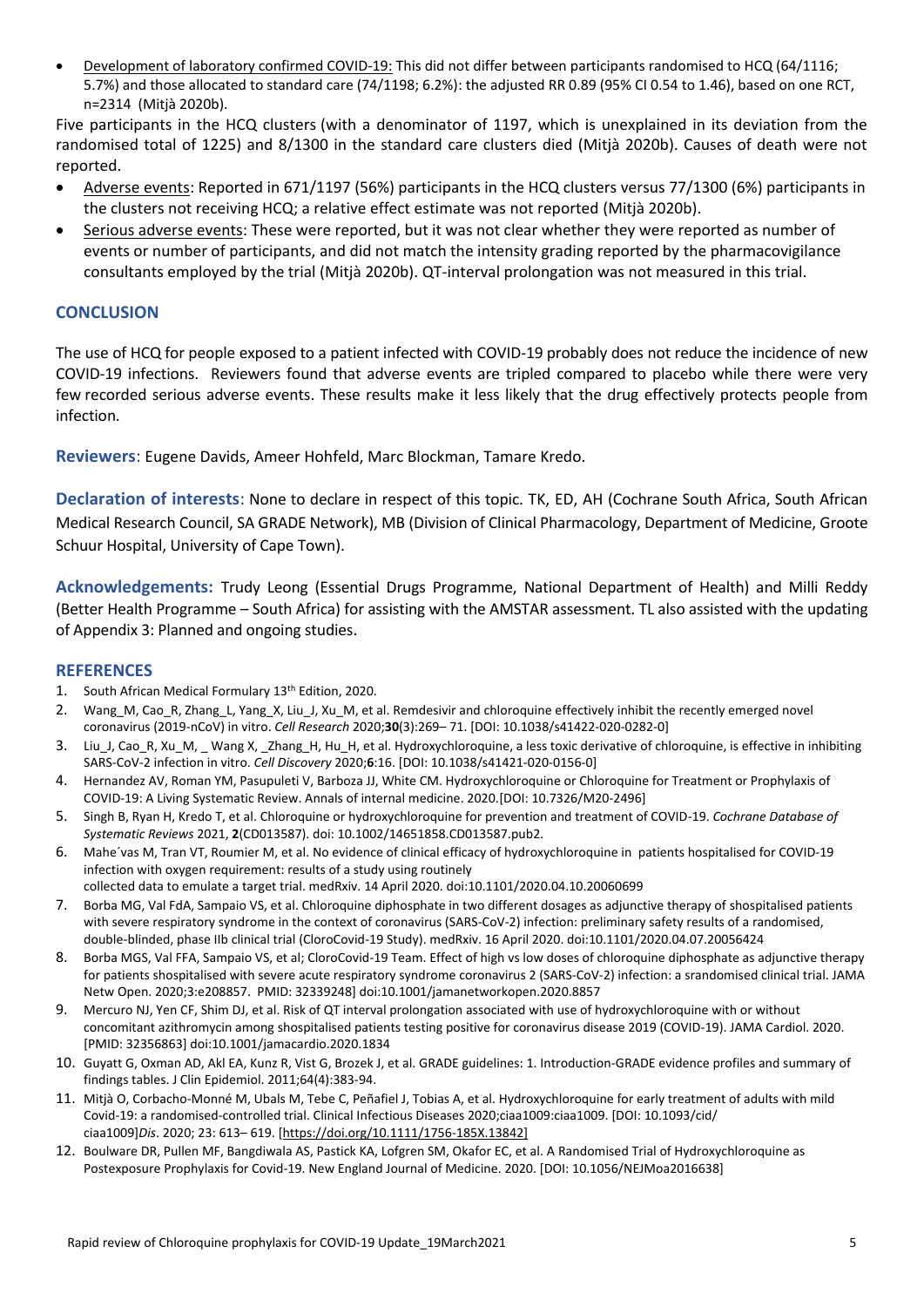| <b>Study ID</b> | <b>Methods</b>            | Participants                                                | Interventions           | <b>Outcomes</b>                                 | <b>Risk of Bias</b>  |
|-----------------|---------------------------|-------------------------------------------------------------|-------------------------|-------------------------------------------------|----------------------|
| Boulware        | Double-blind RCT          | Setting: community; recruitment via social media.           | HCQ "800 mg (4          | Primary - at day 14 from enrolment:             | Random sequence      |
| 2020            | comparing outcomes in     |                                                             | tablets) once, then     | development of confirmed or probable            | generation           |
|                 | people receiving HCQ as   | Number of participants: 821 total: 414 allocated to HCQ;    | 600 mg (3 tablets) 6    | COVID-19 (see Participants for definitions).    | (selection bias) =   |
|                 | post-exposure             | 407 allocated to placebo.                                   | to 8 hours later, then  |                                                 | low risk             |
|                 | prophylaxis vs those      |                                                             | 600 mg (3 tablets)      | Secondary: hospitalisation for COVID-19 or      |                      |
|                 | receiving placebo.        | Inclusion criteria: "known exposure (by participant report) | daily for 4 more days   | death; PCR-confirmed SARS-CoV-2                 | Allocation           |
|                 |                           | to a person with laboratory-confirmed COVID-19, whether     | for a total course of 5 | infection; COVID-19 symptoms;                   | concealment          |
|                 | Follow-up involved        | as a household contact, a health care worker, or a person   | days (19 tablets        | discontinuation of the trial intervention -     | (selection bias) =   |
|                 | sending                   | with other occupational exposures". Recruited < 3 days      | total)." Oral; could    | from any cause; "severity of symptoms (if       | low risk             |
|                 | participants surveys by   | after presumptive-case exposure (17 March); then updated    | split doses if          | any) at days 5 and 14 according to a visual     |                      |
|                 | email - completed         | to < 4 days after confirmed-case exposure (23 March).       | developed               | analogue scale (scores ranged from 0 [no        |                      |
|                 | online on REDCap: at      | Exposure was defined as < 6-feet distance, for > 10         | gastrointestinal upset  | symptoms] to 10 [severe symptoms])."            | Blinding of          |
|                 | days 1, 5, 10, and 14;    | minutes, without full personal protection. This was         |                         |                                                 | participants and     |
|                 | then at 4 to 6 weeks.     | subdivided into high risk (no mask and no eye protection)   |                         | Adverse events: directed questioning for        | personnel            |
|                 | "Participants who did     | and moderate risk (wearing a mask but no eye protection).   | Placebo = folate        | common side effects along with open-            | (performance bias)   |
|                 | not respond to follow-    |                                                             | tablets (? Whether      | ended free text.                                | = low risk           |
|                 | up surveys received text  | Exclusion criteria: < 18 years old; hospitalised; symptoms  | they look similar is    |                                                 |                      |
|                 | messages, e-mails,        | of COVID-19; PCR positive for SARS-CoV-2; others listed in  | not clear); taken as    | The authors stated regarding losses to          | <b>Blinding of</b>   |
|                 | telephone calls, or a     | appendix, such as certain medical conditions and co-        | per the HCQ             | follow-up:                                      | outcome              |
|                 | combination of these to   | medications.                                                | schedule.               | Of the 821 participants who underwent           | assessment           |
|                 | ascertain their           |                                                             |                         | randomisation, 96 did not complete the day      | (detection bias) =   |
|                 | outcomes. When these      | Age: HCQ arm: median 41 years (interquartile range: 33 to   |                         | 14 follow-up survey, of whom 8 formally         | low risk             |
|                 | methods were              | 51); placebo arm: median 40 years (interquartile range: 32  |                         | withdrew from the trial (4 in each group).      |                      |
|                 | unsuccessful, the         | to 50).                                                     |                         | Investigators confirmed the vital status and    | Incomplete           |
|                 | emergency contact         |                                                             |                         | lack of infection in 19 participants (10 in the | outcome data         |
|                 | provided by the enrollee  | Sex: HCQ arm female: male 218:196; placebo arm              |                         | hydroxychloroquine group and 9 in the           | $(attention bias) =$ |
|                 | was contacted to          | female:male 206:201.                                        |                         | control group); 17 completed some follow-       | low risk             |
|                 | determine the             |                                                             |                         | up surveys without symptoms before being        |                      |
|                 | participant's illness and | Types of participant: HCQ arm: 275 healthcare               |                         | lost to follow-up (13 in the                    |                      |
|                 | vital status. When all    | workers, 125 household contacts, 14 exposure not            |                         | hydroxychloroquine group and 4 in the           | Selective reporting  |
|                 | communication             | reported; placebo arm: 270 healthcare                       |                         | control group). A total of 52 participants      | (reporting bias) =   |
|                 | methods were              | workers, 120 household contacts, 17 exposure not            |                         | never completed any surveys after               | unclear risk         |
|                 | exhausted, Internet       | reported.                                                   |                         | enrolment and did not respond to                |                      |
|                 | searches for obituaries   |                                                             |                         | investigators e-mails, text messages, or        |                      |
|                 | were performed to         | Definition of development of COVID-19: confirmed: by        |                         | telephone calls (23 in the                      |                      |
|                 | ascertain vital status."  | PCR; probable: "presence of cough, shortness of breath, or  |                         | hydroxychloroquine group and 29 in the          |                      |
|                 |                           | difficulty breathing, or the presence of two or more        |                         | control group).                                 |                      |
|                 |                           | symptoms of fever, chills, rigors, myalgia, headache, sore  |                         |                                                 |                      |

### **Table 1. Characteristics of included comparative studies**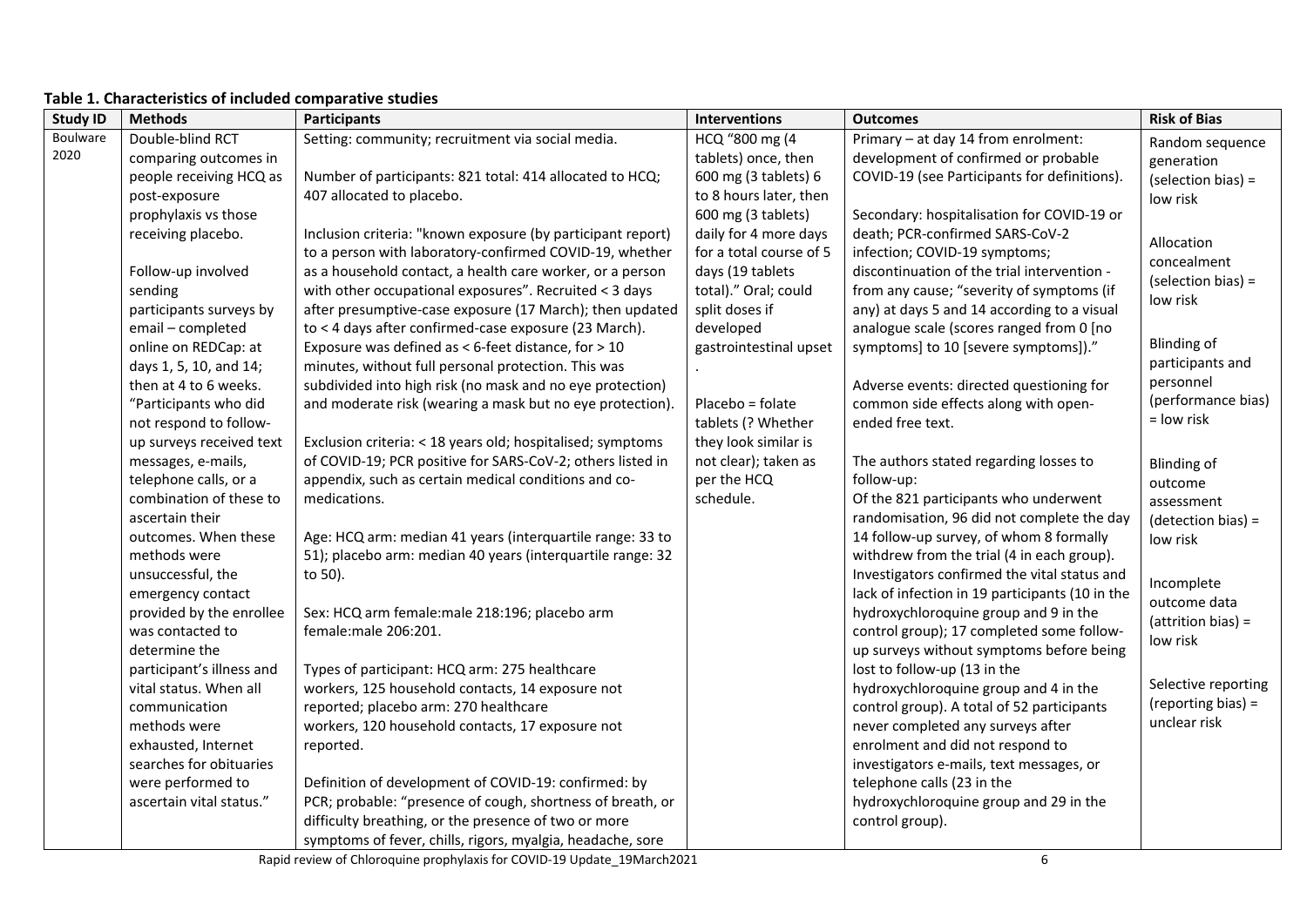| <b>Study ID</b> | <b>Methods</b> | <b>Participants</b>                                        | <b>Interventions</b> | <b>Outcomes</b> | <b>Risk of Bias</b> |
|-----------------|----------------|------------------------------------------------------------|----------------------|-----------------|---------------------|
|                 |                | throat, and new olfactory and taste disorders"; possible:  |                      |                 |                     |
|                 |                | "presence of one or more compatible symptoms, which        |                      |                 |                     |
|                 |                | could include diarrhoea". Probable and possible were       |                      |                 |                     |
|                 |                | defined by 4 blinded physicians.                           |                      |                 |                     |
|                 |                |                                                            |                      |                 |                     |
|                 |                | Comorbidities: HCQ arm (total 414) vs placebo arm (total   |                      |                 |                     |
|                 |                | 407): 4 vs 2 cardiac disease; 51 vs 48 hypertension; 12 vs |                      |                 |                     |
|                 |                | 16 diabetes mellitus; 1 vs 0 HIV; 2 vs 2 other             |                      |                 |                     |
|                 |                | immunosuppression; 31 vs 31 asthma; 3 vs 0 other chronic   |                      |                 |                     |
|                 |                | lung disease; 1 vs 2 cancer/malignancy; 0 vs 3 chronic     |                      |                 |                     |
|                 |                | kidney disease.                                            |                      |                 |                     |
|                 |                |                                                            |                      |                 |                     |
|                 |                |                                                            |                      |                 |                     |
|                 |                |                                                            |                      |                 |                     |
|                 |                |                                                            |                      |                 |                     |
|                 |                |                                                            |                      |                 |                     |
|                 |                |                                                            |                      |                 |                     |
|                 |                |                                                            |                      |                 |                     |
|                 |                |                                                            |                      |                 |                     |
|                 |                |                                                            |                      |                 |                     |
|                 |                |                                                            |                      |                 |                     |
|                 |                |                                                            |                      |                 |                     |
|                 |                |                                                            |                      |                 |                     |
|                 |                |                                                            |                      |                 |                     |
|                 |                |                                                            |                      |                 |                     |
|                 |                |                                                            |                      |                 |                     |
|                 |                |                                                            |                      |                 |                     |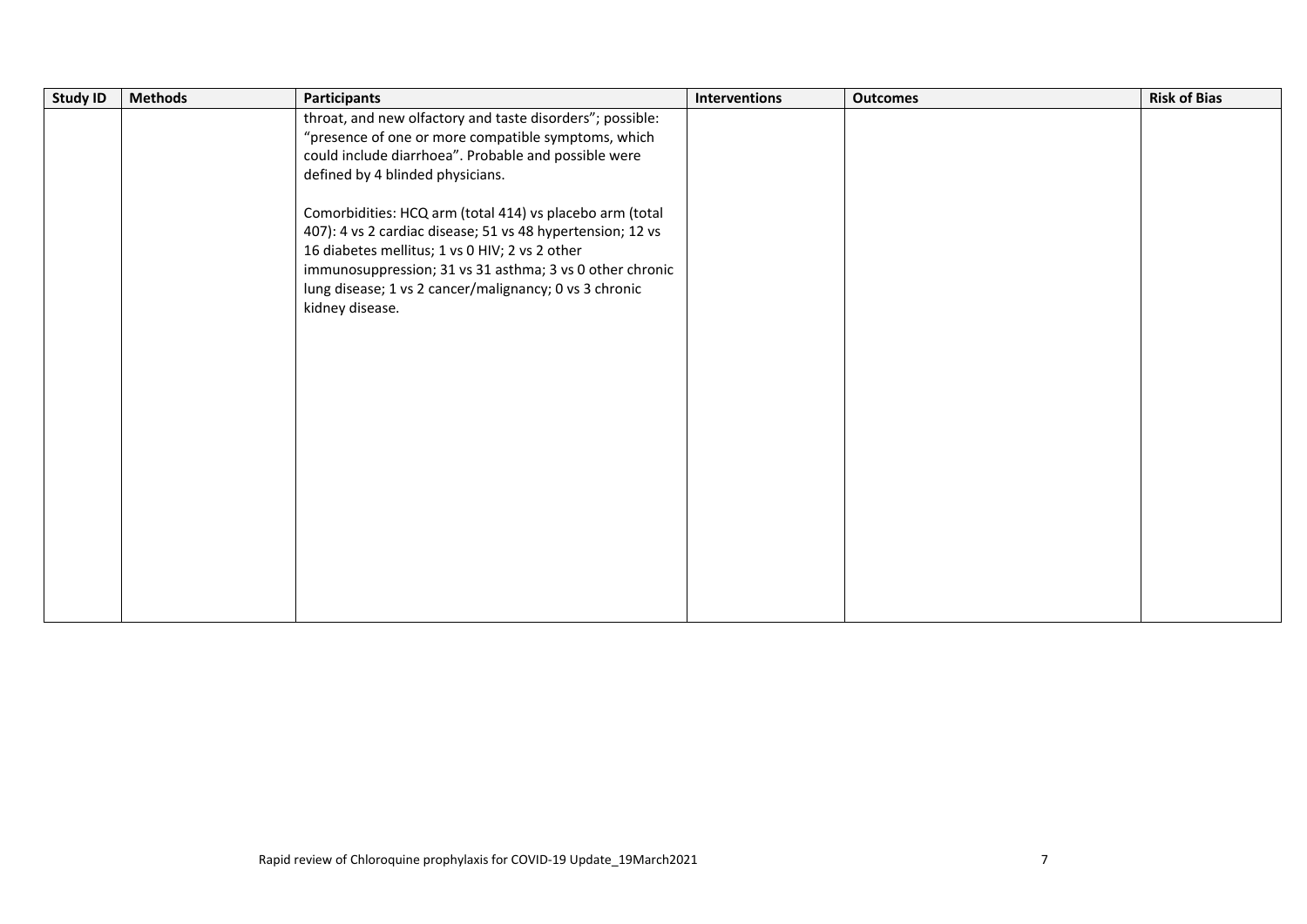| <b>Study ID</b> | <b>Methods</b>             | <b>Participants</b>                                              | Interventions          | <b>Outcomes</b>                               | <b>Risk of Bias</b>  |
|-----------------|----------------------------|------------------------------------------------------------------|------------------------|-----------------------------------------------|----------------------|
| Mitjà           | Open-label cluster-        | Setting: community; "screened using the electronic registry      | HCQ: 800 mg            | Primary outcome: "confirmed COVID-19          | Random sequence      |
| 2020b           | randomised trial           | of the Epidemiological Surveillance Emergency Service of         | orally on day 1,       | episode, defined as symptomatic illness (at   | generation           |
|                 | comparing HCQ with         | Catalonia (SUVEC) of the Department of Health. During the        | followed by 400 mg     | least one of the following symptoms: fever,   | (selection bias) =   |
|                 | standard care when         | COVID-19 outbreak in Catalonia, a public health ordinance        | once daily for 6 days. | cough, difficulty breathing, myalgia,         | unclear risk         |
|                 | given to individuals with  | required all patients who tested positive for COVID-19 in        | Total 7 days.          | headache, sore throat, new olfactory and      |                      |
|                 | a history of exposure to   | any of the designated diagnostic laboratories to be notified     |                        | taste disorder(s), or diarrhoea) and a        | Allocation           |
|                 | SARS-CoV-2, for            | to the SUVEC."                                                   | Standard care: no      | positive SARS-CoV-2 RT-PCR test. The          | concealment          |
|                 | prevention of COVID-19.    |                                                                  | treatment.             | primary outcome was assessed in all           | (selection bias) =   |
|                 | Follow-up was up to day    | Number of participants: 2525 total: 1225 allocated to HCQ;       |                        | asymptomatic individuals, irrespective of     | unclear risk         |
|                 | 28, using in-person visits | 1300 allocated to standard care. (Note that baseline             | Co-interventions not   | the PCR result; in a post hoc analysis, we    |                      |
|                 | to the participant's       | characteristics and efficacy outcomes use a modified ITT         | reported.              | explored the outcome in individuals with      |                      |
|                 | home on days 1 and 14,     | population as their denominator: 1116 HCQ; 1198                  |                        | positive and negative PCR separately. Time-   | <b>Blinding of</b>   |
|                 | and telephone              | standard care. Adverse events are reported for all               |                        | to-event was defined as the number of days    | participants and     |
|                 | interviews on days 3, 7,   | randomised participants: 1225 HCQ; 1300 standard care.)          |                        | from the date of randomisation/exposure       | personnel            |
|                 | and 28.                    |                                                                  |                        | to the confirmed date of the onset of         | (performance bias)   |
|                 |                            | Inclusion criteria: "adult individuals ≥ 18 years of age with    |                        | symptomatic illness."                         | $=$ high risk        |
|                 |                            | a recent history of close contact exposure to a PCR              |                        |                                               |                      |
|                 |                            | confirmed COVID-19 case (i.e., > 15 minutes within two           |                        | Secondary efficacy outcomes:                  | Blinding of          |
|                 |                            | meters, up to seven days before enrolment) and absence           |                        | • "incidence of SARS-CoV-2 infection,         | outcome              |
|                 |                            | of COVID-19-like symptoms on the two weeks preceding             |                        | defined as either the RT-PCR detection of     | assessment           |
|                 |                            | enrolment, as either a healthcare worker, a household            |                        | SARS-CoV-2 in a nasopharyngeal specimen       | $(detection bias) =$ |
|                 |                            | contact, a nursing home worker or a nursing home                 |                        | or the presence of any of the                 | high risk            |
|                 |                            | resident."                                                       |                        | aforementioned symptoms compatible with       |                      |
|                 |                            |                                                                  |                        | COVID-19" . "serological positivity           | Incomplete           |
|                 |                            | Exclusion criteria: symptoms or signs of COVID-19 at             |                        | (IgM/IgG) of contacts at day 14"              | outcome data         |
|                 |                            | baseline assessment; "all eligibility criteria are listed in the |                        |                                               | $(attention bias) =$ |
|                 |                            | Supplementary Appendix." (No appendix was available              |                        | Safety outcomes: "frequency and severity      | low risk             |
|                 |                            | with the preprint publication.)                                  |                        | of adverse events (AE), serious AE (SAE),     |                      |
|                 |                            |                                                                  |                        | and AE of special interest (e.g., cardiac) up | Selective reporting  |
|                 |                            | Age: HCQ arm: mean 48.6 (SD 18.7) years; standard care           |                        | to 28 days from treatment start. Causality    | $(reporting bias) =$ |
|                 |                            | arm: mean 48.7 (SD 19.3) years.                                  |                        | was assessed by an external panel of          | high risk            |
|                 |                            |                                                                  |                        | pharmacovigilance consultants." (Note that    |                      |
|                 |                            | Gender: HCQ arm F:M 813:303; standard care arm F:M               |                        | this included death and hospitalisation.)     |                      |
|                 |                            | 875:323.                                                         |                        |                                               | Other bias = high    |
|                 |                            |                                                                  |                        |                                               | risk                 |
|                 |                            | Types of participant: HCQ arm: 131 (12%) healthcare              |                        |                                               |                      |
|                 |                            | workers; 302 (27%) household contacts; 550 (49%) nursing         |                        |                                               |                      |
|                 |                            | home workers; 133 (12%) nursing home                             |                        |                                               |                      |
|                 |                            | residents. Standard care arm: 130 (11%) healthcare               |                        |                                               |                      |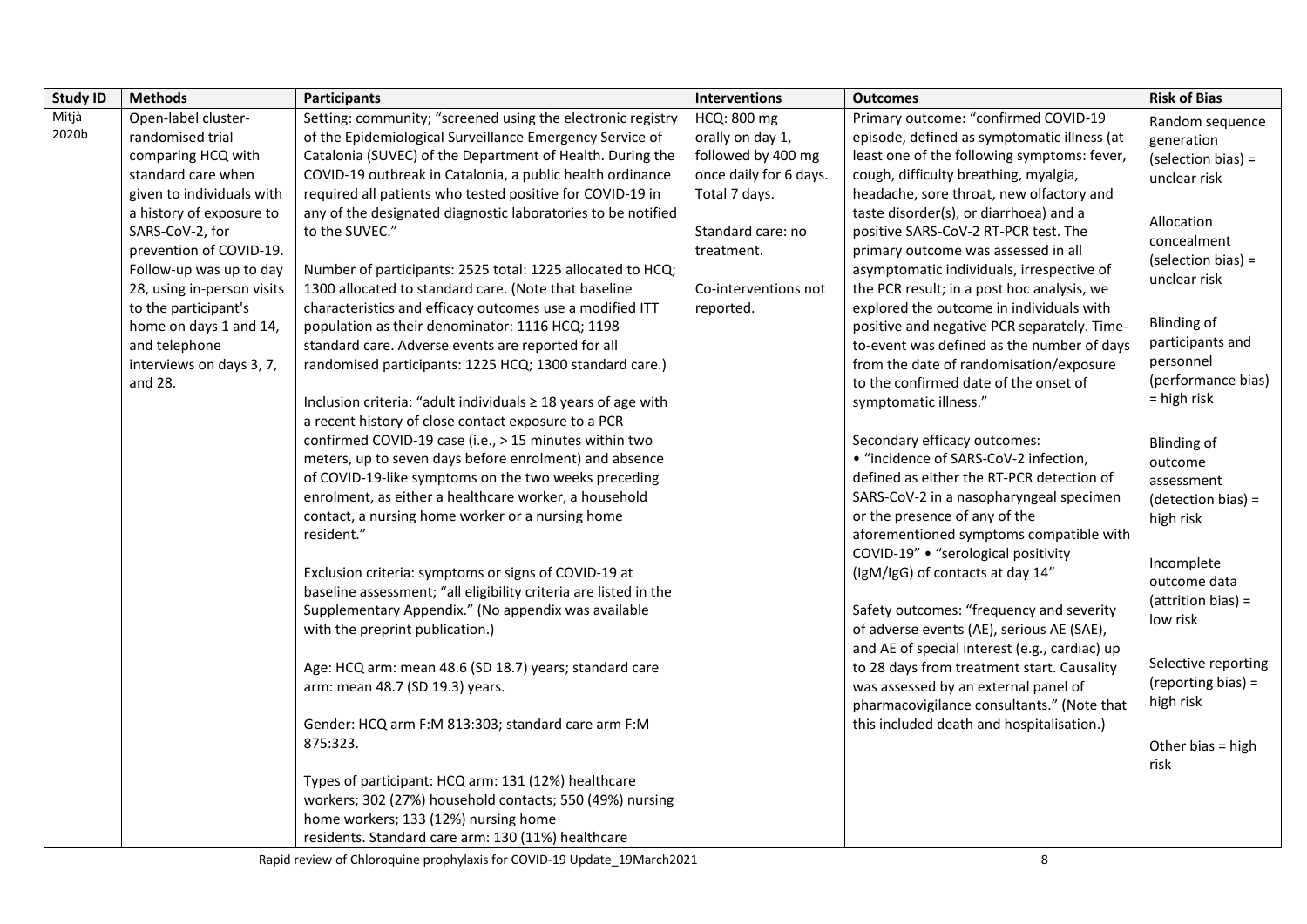| <b>Study ID</b> | <b>Methods</b> | <b>Participants</b>                                                                                                                                                                                                                                                                                                                                                                                                                                                                                                                                                                                                                                                                                                                                                                                                                                                                                                                                                                                                                                                 | <b>Interventions</b> | <b>Outcomes</b> | <b>Risk of Bias</b> |
|-----------------|----------------|---------------------------------------------------------------------------------------------------------------------------------------------------------------------------------------------------------------------------------------------------------------------------------------------------------------------------------------------------------------------------------------------------------------------------------------------------------------------------------------------------------------------------------------------------------------------------------------------------------------------------------------------------------------------------------------------------------------------------------------------------------------------------------------------------------------------------------------------------------------------------------------------------------------------------------------------------------------------------------------------------------------------------------------------------------------------|----------------------|-----------------|---------------------|
|                 |                | workers; 338 (28%) household contacts; 584 (49%) nursing<br>home workers; 160 (13%) nursing home residents. (Note<br>that the denominator for the standard care arm is 1212<br>rather than 1198.)<br>Definition of development of COVID-19: "confirmed<br>COVID-19 episode, defined as symptomatic illness (at least<br>one of the following symptoms: fever, cough, difficulty<br>breathing, myalgia, headache, sore throat, new olfactory<br>and taste disorder(s), or diarrhoea) and a positive SARS-<br>CoV-2 RT-PCR test"; "SARS-CoV-2 infection, defined as<br>either the RT-PCR detection of SARS-CoV-2 in a<br>nasopharyngeal specimen or the presence of any of the<br>aforementioned symptoms compatible with COVID-19".<br>Comorbidities: 1. cardiovascular disease: HCQ: 130 (11.6%)<br>and standard care: 178 (14.9%); 2. respiratory disease:<br>HCQ: 64 (5.7%) and standard care: 47 (3.9%); 3. metabolic<br>disease: HCQ: 99 (8.9%) and standard care: 94 (7.8%); 4.<br>nervous system disease: HCQ: 170 (15.2%) and standard<br>care: 170 (14.2%). |                      |                 |                     |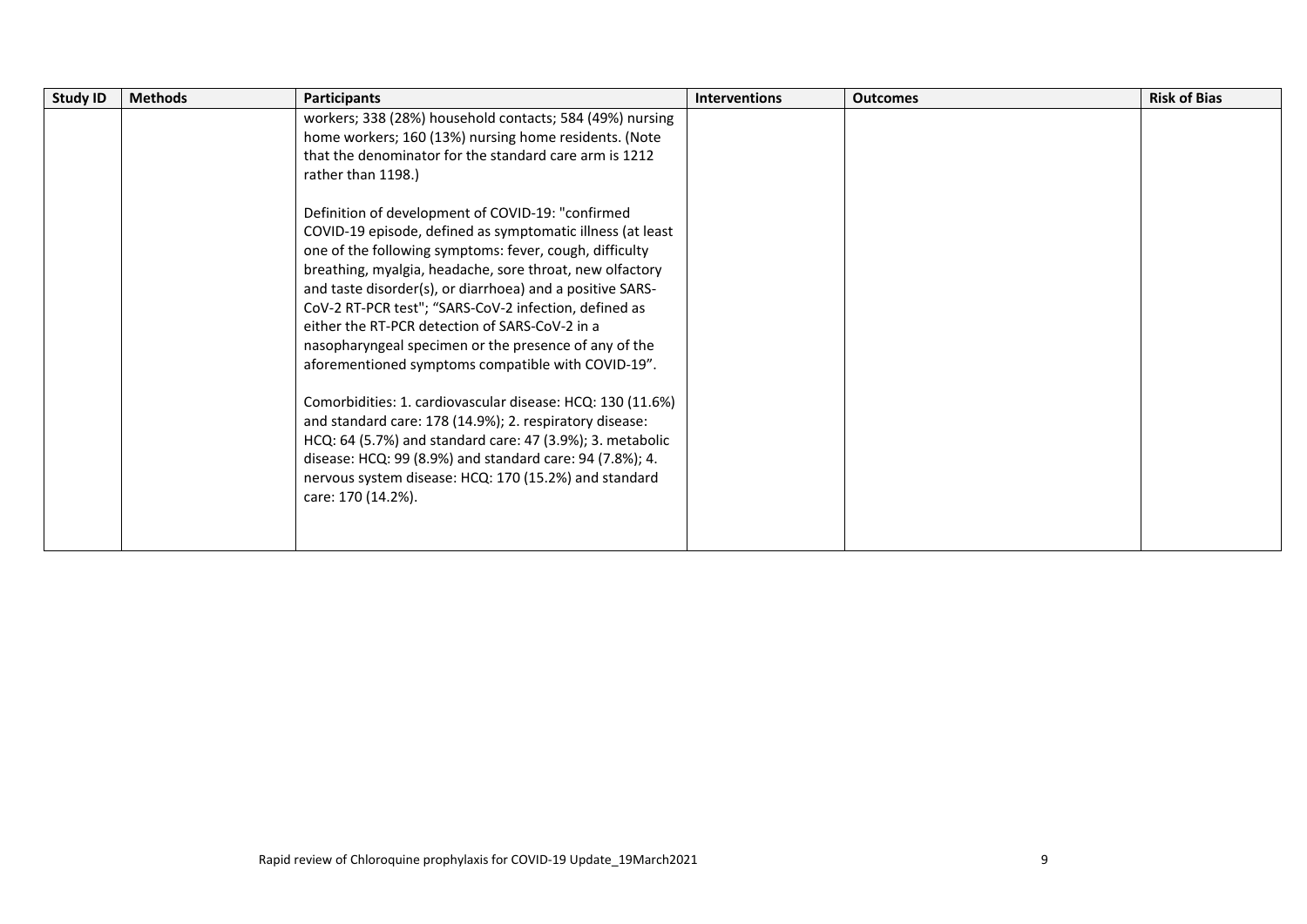#### **Table 2. Summary of Findings table**

**Hydroxychloroquine (HCQ) compared to placebo for the prevention of COVID-19 in people who have been exposed to SARS-CoV-2**

**Patient or population**: Individuals exposed to SARS-CoV-2 **Setting**: Communities **Intervention**: Hydroxychloroquine (HCQ) **Comparison**: Placebo

|                                                   |                   | Anticipated absolute effects' (95% CI) | <b>Relative effect</b>                       |                                   | <b>Certainty of the evidence</b><br>(GRADE)              |  |
|---------------------------------------------------|-------------------|----------------------------------------|----------------------------------------------|-----------------------------------|----------------------------------------------------------|--|
| <b>Outcomes</b>                                   | Risk with placebo | Risk with Hydroxychloroquine<br>(HCQ)  | (95% CI)                                     | $N2$ of participants<br>(studies) |                                                          |  |
| Development of COVID-19 at 14 days from enrolment | 2 per 100         | 2 per 100<br>(1 to 6)                  | <b>RR 1.20</b><br>$(0.50 \text{ to } 2.87)$  | 821<br>(1 RCT)                    | $\bigoplus$ OOO<br>LOW a,b                               |  |
| Hospitalised due to COVID-19 <sup>c</sup>         | 2 per 1000        | 2 per 1000<br>(0 to 31)                | <b>RR 0.98</b><br>$(0.06 \text{ to } 15.66)$ | 821<br>(1 RCT)                    | $\bigoplus$ OOO<br>LOW a,b                               |  |
| Participants with any adverse events              | 17 per 100        | 41 per 100<br>(31 to 53)               | <b>RR 2.39</b><br>$(1.83 \text{ to } 3.11)$  | 700<br>(1 RCT)                    | $\oplus \oplus \oplus \bigcirc$<br>MODERATE <sup>a</sup> |  |
| Participants with serious adverse events          | 0 per 1000        | 0 per 1000<br>(0 to 0)                 | Not estimated                                | 700<br>(1 RCT)                    | $\oplus$ $\oplus$<br>LOW a,d                             |  |

#### **Explanations**

A Downgraded by one level for serious indirectness: one trial, limited to North America; few older and comorbid participants, possibly due to social media-based recruitment and internet-based data collection (Boulware 2020).

B Downgraded by two levels for very serious imprecision: confidence interval around effect estimate includes appreciable benefit and appreciable harm.

C This outcome, as reported by Boulware 2020, was closest to our predefined outcome of 'disease severity of participants who develop COVID-19, as defined by study authors'.

D Downgraded by one level for imprecision: no events in either group, therefore risk ratio is not estimable. The optimal information size to be confident that this is a true reflection of risk of serious adverse events wou trial. Risk difference = 0% (95% CI −1% to 1%).

#### **GRADE Working Group grades of evidence**

High certainty: We are very confident that the true effect lies close to that of the estimate of the effect.

Moderate certainty: We are moderately confident in the effect estimate: the true effect is likely to be close to the estimate of the effect, but there is a possibility that it is substantially different.

Low certainty: Our confidence in the effect estimate is limited: the true effect may be substantially different from the estimate of the effect.

Very low certainty: We have very little confidence in the effect estimate: the true effect is likely to be substantially different from the estimate of effect.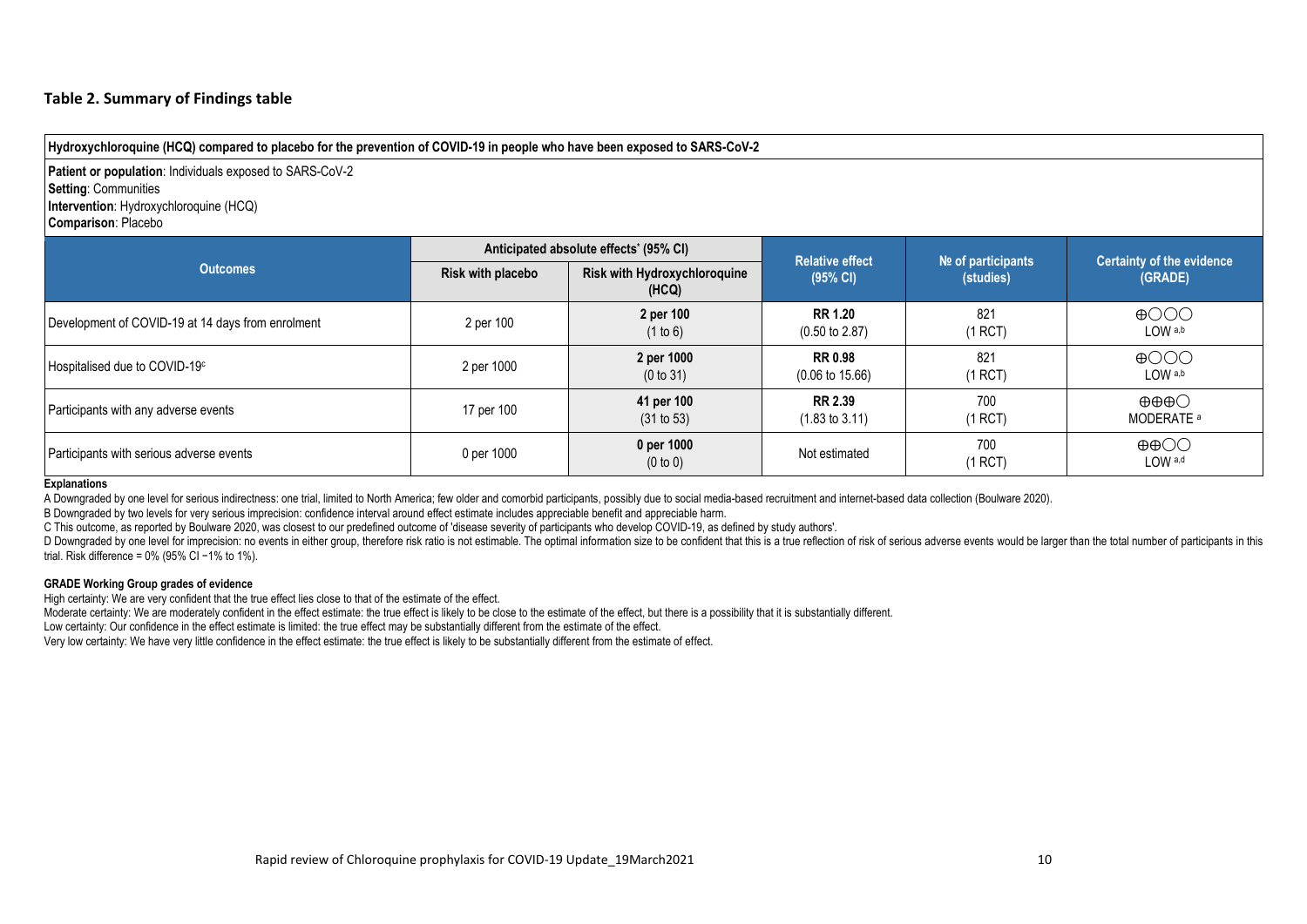# **Appendix 1: Evaluating the methodological quality of the Singh et al (2021) systematic review and meta-analysis – AMSTAR 2 tool (Shea 2017**1**)**

#### **Date:** 18 February 2021

**Assessors:** Trudy Leong, Milli Reddy

| No.          | <b>Criteria</b>                                                                                                   | Yes/ Partial |
|--------------|-------------------------------------------------------------------------------------------------------------------|--------------|
|              |                                                                                                                   | Yes/No       |
| $\mathbf{1}$ | Research questions and inclusion criteria for the review included the components of PICO                          | <b>Yes</b>   |
| $2*$         | Report of the review contained an explicit statement that the review methods were established prior to the        | Yes          |
|              | conduct of the review and did the report justify any significant deviations from the protocol                     |              |
| 3            | Review authors explained selection of the study designs for inclusion in the review                               | Yes          |
| $4*$         | Review authors used a comprehensive literature search strategy                                                    | Partial yes  |
| 5            | Review authors perform study selection and data extraction in duplicate                                           | Yes          |
| 6            | Review authors provided a list of excluded studies and justify the exclusions                                     | Yes          |
| $7*$         | Review authors described the included studies in adequate detail                                                  | Yes          |
| 8            | Review authors used a satisfactory technique for assessing the risk of bias (RoB) in individual studies that were | Yes          |
|              | included in the review                                                                                            |              |
| 9*           | Review authors reported on the sources of funding for the studies included in the review?                         | Yes          |
| 10           | For meta-analyses, review authors used appropriate methods for statistical combination of results                 | Yes          |
| $11*$        | For meta-analyses, review authors assessed the potential impact of RoB in individual RCTs on the results of       | Yes          |
|              | the meta-analysis or other evidence synthesis                                                                     |              |
| 12           | Review authors accounted for RoB in individual RCTs when interpreting/ discussing the results of the review       | Yes          |
| $13*$        | Review authors provided a satisfactory explanation for, and discussion of, any heterogeneity observed in the      | Yes          |
|              | results of the review                                                                                             |              |
| 14           | For quantitative synthesis, review authors carried out an adequate investigation of publication bias (small       | No           |
|              | study bias) and discussed its likely impact on the results of the review                                          |              |
| $15*$        | Review authors reported any potential sources of conflict of interest, including any funding they received for    |              |
|              | conducting the review                                                                                             | Yes          |

*\* Critical domains*

#### **Rating overall confidence in the results of the review**

• *High:* No or one non-critical weakness: the systematic review provides an accurate and comprehensive summary of the results of the available studies that address the question of interest

*• Moderate:* More than one non-critical weakness\*\*: the systematic review has more than one weakness but no critical flaws. It may provide an accurate summary of the results of the available studies that were included in the review

*• Low:* One critical flaw with or without non-critical weaknesses: the review has a critical flaw and may not provide an accurate and comprehensive summary of the available studies that address the question of interest

• *Critically low*: More than one critical flaw with or without non-critical weaknesses: the review has more than one critical flaw and should not be relied on to provide an accurate and comprehensive summary of the available studies

(\*\*Multiple non-critical weaknesses may diminish confidence in the review and it may be appropriate to move the overall appraisal down from moderate to low confidence).

# **OVERALL ASSESMENT: Moderate**

*Rationale:* Two non-critical flaws (#4:partial yes; and #14)

*Conclusion:* The AMSTAR assessment shows that the review has more than one non-critical weakness, but no critical flaws, and may provide an accurate summary of the results of the available studies that were in

Rapid review of Chloroquine prophylaxis for COVID-19 Update 19March2021 11 11 **.** <sup>1</sup> Shea BJ, Reeves BC, Wells G, Thuku M, Hamel C, Moran J, Moher D, Tugwell P, Welch V, Kristjansson E, Henry DA. AMSTAR 2: a critical appraisal tool for systematic reviews that include randomised or non-randomised studies of healthcare interventions, or both. BMJ. 2017 Sep 21;358:j4008.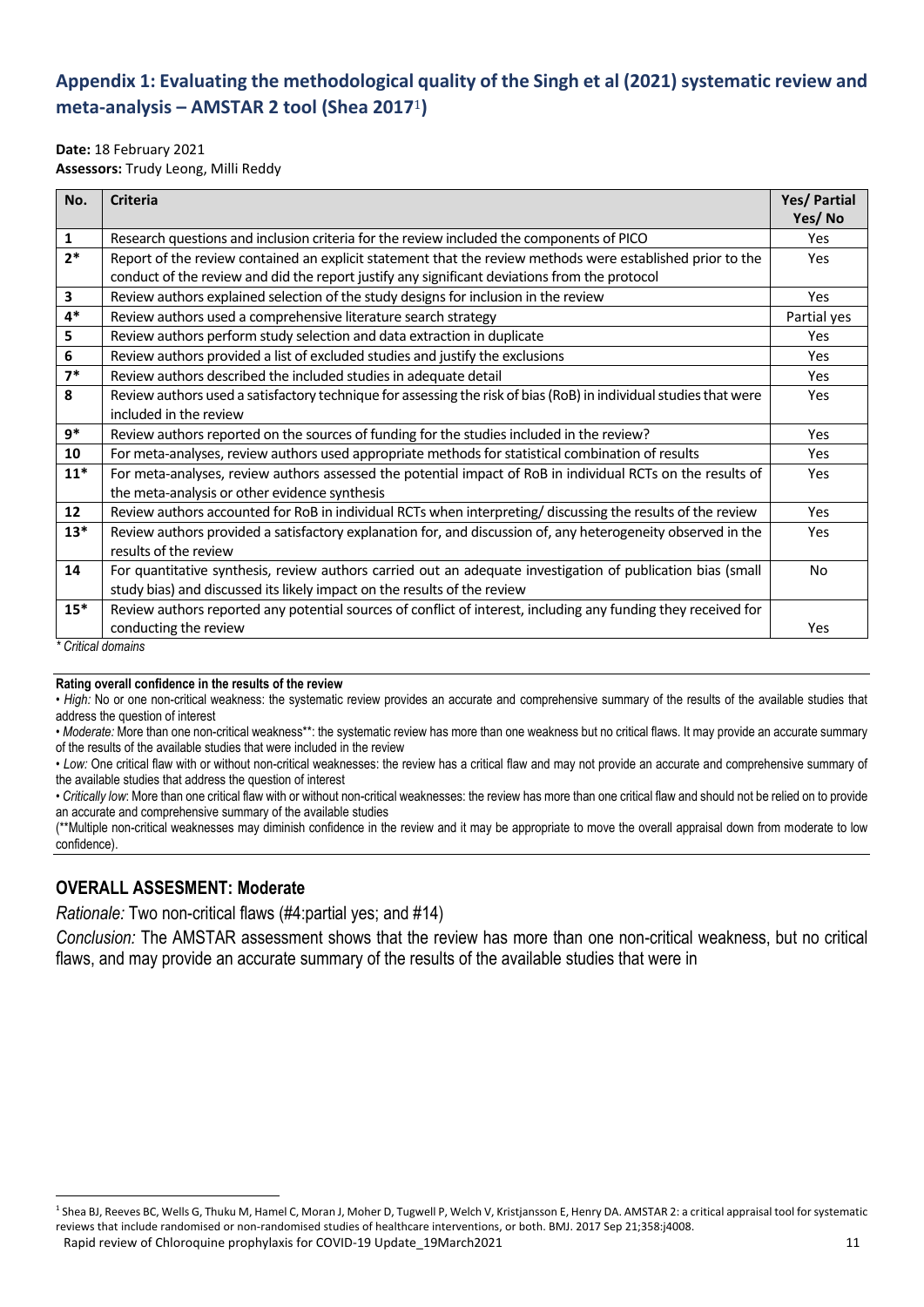# **Appendix 2: Evidence to decision framework**

|                                          | <b>JUDGEMENT</b>                                                                                                                                                                                                                                                                                                                                                           | <b>EVIDENCE &amp; ADDITIONAL CONSIDERATIONS</b>                                                                                                                                                                                                                                                                                                                                                                                                                                                                                                                                                                                                                                    |  |  |
|------------------------------------------|----------------------------------------------------------------------------------------------------------------------------------------------------------------------------------------------------------------------------------------------------------------------------------------------------------------------------------------------------------------------------|------------------------------------------------------------------------------------------------------------------------------------------------------------------------------------------------------------------------------------------------------------------------------------------------------------------------------------------------------------------------------------------------------------------------------------------------------------------------------------------------------------------------------------------------------------------------------------------------------------------------------------------------------------------------------------|--|--|
| EVIDENCE OF<br><b>BENEFIT</b>            | What is the size of the effect for beneficial outcomes?<br>Moderate<br>Small<br>None<br>Uncertain<br>Large<br>$\mathsf{X}^-$                                                                                                                                                                                                                                               | 1 trial, 821 participants.<br>New COVID-19 infections (lab and clinically confirmed): RR 0.83 (95%<br>CI 0.58 to 1.18).<br>There would be 118 per 1,000 cases in the HCQ group compared to<br>143 per 1,000 (95% CI 83 to 168), that is 25 more cases per 1000<br>people exposed to COVID-19.                                                                                                                                                                                                                                                                                                                                                                                      |  |  |
| OF HARMS<br><b>EVIDENCE</b>              | What is the size of the effect for harmful outcomes?<br>Moderate<br>Uncertain<br>Small<br>None<br>Large<br>x                                                                                                                                                                                                                                                               | No serious adverse events.<br>2-fold greater number of participants in the HCQ group reported<br>adverse events.                                                                                                                                                                                                                                                                                                                                                                                                                                                                                                                                                                   |  |  |
| BENEFITS &<br><b>HARMS</b>               | Do the desirable effects outweigh the undesirable harms?<br>Favours control<br>Favours<br>Intervention<br>Control<br>intervention<br>$=$<br>or<br>Uncertain<br>х                                                                                                                                                                                                           |                                                                                                                                                                                                                                                                                                                                                                                                                                                                                                                                                                                                                                                                                    |  |  |
| <b>QUALITY OF EVIDENCE</b>               | What is the certainty/quality of evidence?<br>Very low<br>Moderate<br>High<br>Low<br>$\mathsf{X}$<br>High quality: confident in the evidence<br>Moderate quality: mostly confident, but further research may<br>change the effect<br>Low quality: some confidence, further research likely to change<br>the effect<br>Very low quality: findings indicate uncertain effect | Low certainty for development of COVID-19 and moderate certainty<br>for adverse effects.                                                                                                                                                                                                                                                                                                                                                                                                                                                                                                                                                                                           |  |  |
| FEASABILITY                              | Is implementation of this recommendation feasible?<br>Yes<br>Uncertain<br>No<br>$\boldsymbol{\mathsf{x}}$<br>Note: As there was no evidence of benefit, the Committee<br>did not adjudicate on feasibility.                                                                                                                                                                | Chloroquine is available as SAHPRA registered Nivaquine® and<br>Plasmoquine®, but there have been historic supply challenges.<br>Hydroxychloroquine(unavailable) 200 mg is equivalent to 155 mg<br>chloroquine base; and 200 mg chloroquine sulfate is equivalent to<br>150 mg chloroquine base (British National Formulary, 2019 edition).<br>Note: MHRA has stopped all prevention and treatment studies in the<br>UK; and SAHPRA has suspended the prevention study in South Africa.                                                                                                                                                                                            |  |  |
| <b>OURCE USE</b><br>RES                  | How large are the resource requirements?<br>More intensive<br>Less intensive<br>Uncertain<br>As there was no evidence of benefit, the<br>Note:<br>Subcommittee did not adjudicate on resource use.                                                                                                                                                                         | Price of medicine/ treatment course: Hydroxychloroquine 800mg<br>immediately, 600mg 6-8 hours later, then 600mg daily for 4 days.<br>- comparable estimated doses: HCQ 200 mg = chloroquine sulfate 200mg<br>Medicine (see note below)<br>SEP*<br><b>Tender</b><br>price*<br>Chloroquine 200 mg<br>n/a<br>R52.82 to R92.72<br>x 19 tablets<br>*Chloroquine is not currently on public sector contract. SEP price ranges from<br>R2.78 to R4.88 per capsule/tablet, containing 200 mg chloroquine sulfate<br>(Plasmoquine® and Nivaquine®, respectively). SEP database, 28 December<br>2020<br>Additional resources: Safety monitoring and management of<br>adverse drug reactions. |  |  |
| ACCEPTABILITY<br>PREFERENCES,<br>VALUES, | Is there important uncertainty or variability about how<br>much people value the options?<br>Minor<br>Uncertain<br>Major<br>Is the option acceptable to key stakeholders?<br>Uncertain<br>Yes<br>No                                                                                                                                                                        | People without COVID-19 would likely value additional methods to<br>prevent transmission and prevention of illness and hospitalisation<br>with low safety concerns.<br>No data about acceptability, but this medicine may be acceptable to<br>stakeholders if use was supported by evidence that the benefit<br>outweighed the harm.<br>Note: As there was no evidence of benefit, the Committee did not<br>adjudicate on values, preferences and acceptability                                                                                                                                                                                                                    |  |  |
| EQUITY                                   | Would there be an impact on health inequity?<br>Yes<br>Uncertain<br>No<br>$\boldsymbol{\mathsf{x}}$<br>Note: As there was no evidence of benefit, the Committee<br>did not adjudicate on equity.                                                                                                                                                                           | This would depend on access and capacity to deliver the intervention<br>to all who need it. We have not data on this.<br>If this option is used and is not effective, this would detract from<br>medications that may work and deviate resources away from<br>appropriate healthcare spend.                                                                                                                                                                                                                                                                                                                                                                                        |  |  |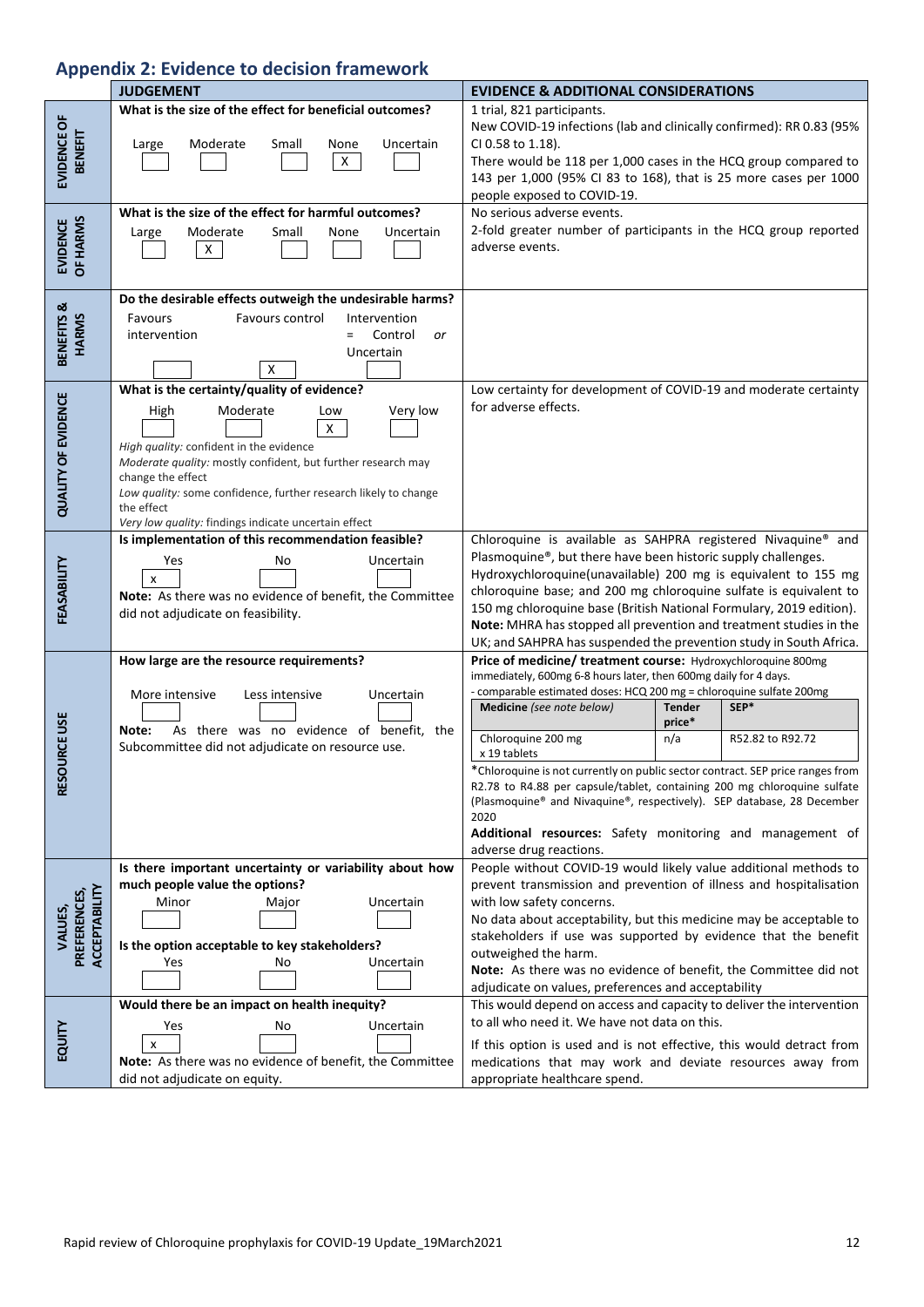# **Appendix 3. Planned and ongoing studies (source: [www.covid-nma.com](http://www.covid-nma.com/) 15 March 2020)**

|                         | Treatment (per arm)                                                                                                                              | n    | Severity at enrollment             | Sponsor/Funder                                                                               | Reg. number             |
|-------------------------|--------------------------------------------------------------------------------------------------------------------------------------------------|------|------------------------------------|----------------------------------------------------------------------------------------------|-------------------------|
| 1                       | (1) Hydroxychloroquine vs (2) Standard of care                                                                                                   | 78   | Mild/moderate                      | The First Hospital of Peking University                                                      | ChiCTR2000029740        |
| $\overline{2}$          | (1) Chloroquine vs (2) Hydroxychloroquine vs (3) Remdesivir vs (4) Lopinavir + ritonavir +<br>interferon beta1 vs (5) Standard of care           | 1000 | Moderate/severe/critical           | Vilnius University Hospital Santaros Klinikos                                                | EUCTR2020-001366-11-LT  |
| $\overline{\mathbf{3}}$ | (1) Hydroxychloroquine + lopinavir + ritonavir vs (2) Hydroxychloroquine + azithromycin                                                          | 108  | Moderate                           | <b>Basque Health Service</b>                                                                 | EUCTR2020-001605-23-ES  |
| $\overline{4}$          | (1) Hydroxychloroquine vs (2) Placebo                                                                                                            | 714  | Mild                               | Barcelona Institute for Global Health                                                        | NCT04410562             |
| 5                       | (1) Hydroxychloroquine vs (2) Hydroxychloroquine + favipiravir vs (3) Hydroxychloroquine +                                                       | 1000 | Mild/moderate                      | Ministry of Health, Turkey                                                                   |                         |
|                         | azithromycin vs (4) Favipiravir vs (5) Favipiravir vs (6) Favipiravir + azithromycin                                                             |      |                                    |                                                                                              | NCT04411433             |
| 6                       | (1) Hydroxychloroquine vs (2) Placebo                                                                                                            | 1500 | No restriction on type of patients | McGill University Health Centre/Research Institute of the<br>McGill University Health Centre | NCT04421664             |
| $\overline{7}$          | (1) Hydroxychloroquine vs (2) Standard of care                                                                                                   | 320  | Health workers                     | Universidad Peruana Cayetano Heredia                                                         | NCT04414241             |
|                         | (1) Hydroxychloroquine vs (2) Hydroxychloroquine + azithromycin                                                                                  | 40   | Moderate/severe                    | Quality Improvement of Intensive Care Research Center-                                       |                         |
| 8                       |                                                                                                                                                  |      |                                    | Shahid Beheshti University                                                                   | IRCT20200428047228N2    |
| 9                       | (1) Hydroxychloroquine vs (2) Hydroxychloroquine + raltegravir vs (3) Hydroxychloroquine +<br>interferon beta + raltegravir                      | 60   | Severe                             | Jahrom University of Medical Sciences                                                        | IRCT20200412047042N1    |
| 10                      | (1) Hydroxychloroquine + azithromycin vs (2) Hydroxychloroquine + azithromycin vs (3) Zinc                                                       | 384  | Mild/moderate                      | Faculty of Medicine University Cheikh Anta Diop of Dakar<br>Senegal.                         | PACTR202005622389003    |
| 11                      | (1) Hydroxychloroquine vs (2) Placebo                                                                                                            | 700  | Mild/moderate                      | WellStar Health System                                                                       | NCT04429867             |
| 12                      | (1) Hydroxychloroquine + ivermectin vs (2) Ivermectin vs (3) Standard of care                                                                    | 100  | Mild/moderate                      | Ministry of Health and Population, Egypt                                                     | NCT04425707             |
| 13                      | (1) Hydroxychloroquine vs (2) Standard of care                                                                                                   | 582  | Close contacts to covid patients   | Rambam Health Care Campus                                                                    | NCT04438837             |
| $14\,$                  | (1) Darunavir + ritonavir + hydroxychloroquine vs (2) Ivermectin                                                                                 | 80   | Mild                               | <b>Mahidol University</b>                                                                    | NCT04435587             |
| 15                      | (1) Hydroxychloroquine vs (2) Placebo                                                                                                            | 500  | Health workers                     | <b>Hamad Medical Corporation</b>                                                             | NCT04437693             |
| 16                      | (1) Hydroxychloroquine vs (2) Povidone-Iodine vs (3) Zinc + vitamin C vs (4) Vitamin C<br>vs (5) Ivermectin                                      | 5000 | Healthy volunteers                 | National University Hospital, Singapore                                                      | NCT04446104             |
| 17                      | (1) Hydroxychloroquine vs (2) Lopinavir + ritonavir vs (3) Darunavir + (cobicistat vs (4)<br>Favipiravir vs (5) Standard of care                 | 435  | Mild                               | ISTITUTO NAZIONALE PER LE MALATTIE INFETTIVE "LAZZARO<br>SPALLANZANI"                        | EUCTR2020-001528-32-IT  |
| 18                      | (1) Hydroxychloroquine vs (2) Standard of care                                                                                                   | 1000 | Health workers                     | OSPEDALE SAN RAFFAELE                                                                        | EUCTR2020-001987-28-IT  |
|                         | (1) Hydroxychloroquine vs (2) Lopinavir + ritonavir vs (3) Interferon beta 1a vs (4)                                                             | 2500 | Moderate/severe/critical           | University of Oxford                                                                         |                         |
| 19                      | Dexamethasone vs (5) Placebo                                                                                                                     |      |                                    |                                                                                              | EUCTR-2020-001113-21-GB |
| 20                      | (1) Hydroxychloroquine vs (2) Hydroxychloroquine + baricitinib vs (3) Hydroxychloroquine +                                                       | 1400 | Moderate/severe                    | SOCIETA' ITALIANA MALATTIE INFETTIVE E TROPICALI                                             |                         |
|                         | Tocilizumab vs (4) Hydroxychloroquine + sarilumab vs (5) Hydroxychloroquine + siltuximab vs                                                      |      |                                    |                                                                                              | EUCTR2020-001854-23-IT  |
|                         | (6) Hydroxychloroquine + canakinumab vs (7) Hydroxychloroquine + methylprednisolone                                                              |      |                                    |                                                                                              |                         |
| 21                      | (1) Hydroxychloroquine vs (2) Standard of care                                                                                                   | 216  | Mild                               | ASUR (Azienda Sanitaria Unica Regionale) Marche                                              | EUCTR2020-001558-23-IT  |
| 22                      | (1) Hydroxychloroquine + ribavirin vs (2) Ribavirin + lopinavir + ritonavir vs (3) SOC                                                           | 175  | No restriction on type of patients | <b>AIIMS Rishikesh</b>                                                                       | CTRI/2020/06/025575     |
| 23                      | (1) Hydroxychloroquine vs (2) Standard of care                                                                                                   | 202  | Severe                             | University Hospital, Akershus                                                                | NCT04316377             |
| 24                      | (1) Hydroxychloroquine vs (2) Hydroxychloroquine + nitazoxanide                                                                                  | 158  | Moderate                           | Dr Reddys Laboratories Limited                                                               | CTRI/2020/06/025849     |
|                         | (1) Hydroxychloroquine vs (2) Remdesivir vs (3) Lopinavir + ritonavir vs (4) Lopinavir +                                                         | 3100 | Moderate/severe/critical           | Institut National de la Sant <sup>®</sup> Et de la Recherche M <sup>®</sup> dicale,          | NCT04315948             |
| 25                      | ritonavir + interferon beta1 vs (5) Standard of care                                                                                             |      |                                    | France                                                                                       |                         |
| 26                      | (1) Hydroxychloroquine vs (2) Placebo                                                                                                            | 500  | Severe                             | National Institute of Respiratory Diseases, Mexico                                           | NCT04315896             |
| 27                      | (1) Hydroxychloroquine vs (2) Sofosbuvir + daclatasvir vs (3) Standard of care                                                                   | 90   | No restriction on type of patients | PHARCO CORPORATE                                                                             | DRKS00022203            |
| 28                      | (1) Hydroxychloroquine vs (2) Lopinavir + ritonavir vs (3) Lopinavir + ritonavir + interferon<br>beta1 vs (4) Remdesivir vs (5) Standard of care | 800  | Severe                             | Gesundheit Nord gGmbH                                                                        | EUCTR2020-001549-38-DE  |
| 29                      | (1) Hydroxychloroquine vs (2) Placebo                                                                                                            | 500  | Close contacts to covid patients   | <b>Boushehr University of Medical Sciences</b>                                               | IRCT20200513047426N1    |
| 30                      | (1) Hydroxychloroquine vs (2) Paracetamol vs (3) Lopinavir + ritonavir vs (4) Standard of care                                                   | 3000 | Mild/moderate                      | Drug for Neglected Diseases initiative                                                       | PACTR202006537901307    |
| 31                      | (1) Hydroxychloroquine vs (2) Hydroxychloroquine + lopinavir + ritonavir vs (3) Lopinavir +<br>ritonavir vs (4) Standard of care                 | 6400 | High risk patients                 | University Of Birmingham                                                                     | CTRI/2020/06/026196     |
|                         | (1) Hydroxychloroquine + azithromycin vs (2) Hydroxychloroquine + azithromycin + lopinavir +                                                     | 200  | Mild                               | ProgenaBiome                                                                                 |                         |
| 32                      | ritonavir                                                                                                                                        |      |                                    |                                                                                              | NCT04459702             |
| 33                      | (1) Hydroxychloroquine vs (2) Mucodentol vs (3) Standard of care                                                                                 | 180  | Health workers                     | Bagiyatallah Medical Sciences University                                                     | NCT04466280             |
| 34                      | (1) Hydroxychloroguine vs (2) Placebo                                                                                                            | 1300 | Mild                               | Hospital Alem <sup>@</sup> o Oswaldo Cruz                                                    | NCT04466540             |
| 35                      | (1) Hydroxychloroquine + azithromycin vs (2) Isoprinosine + levamisole                                                                           | 60   | Mild                               | Cairo University                                                                             | NCT04383717             |
| 36                      | (1) Hydroxychloroquine vs (2) Hydroxychloroquine vs (3) Placebo vs (4) Placebo                                                                   | 1930 | High risk patients                 | University of Malaga                                                                         | NCT04400019             |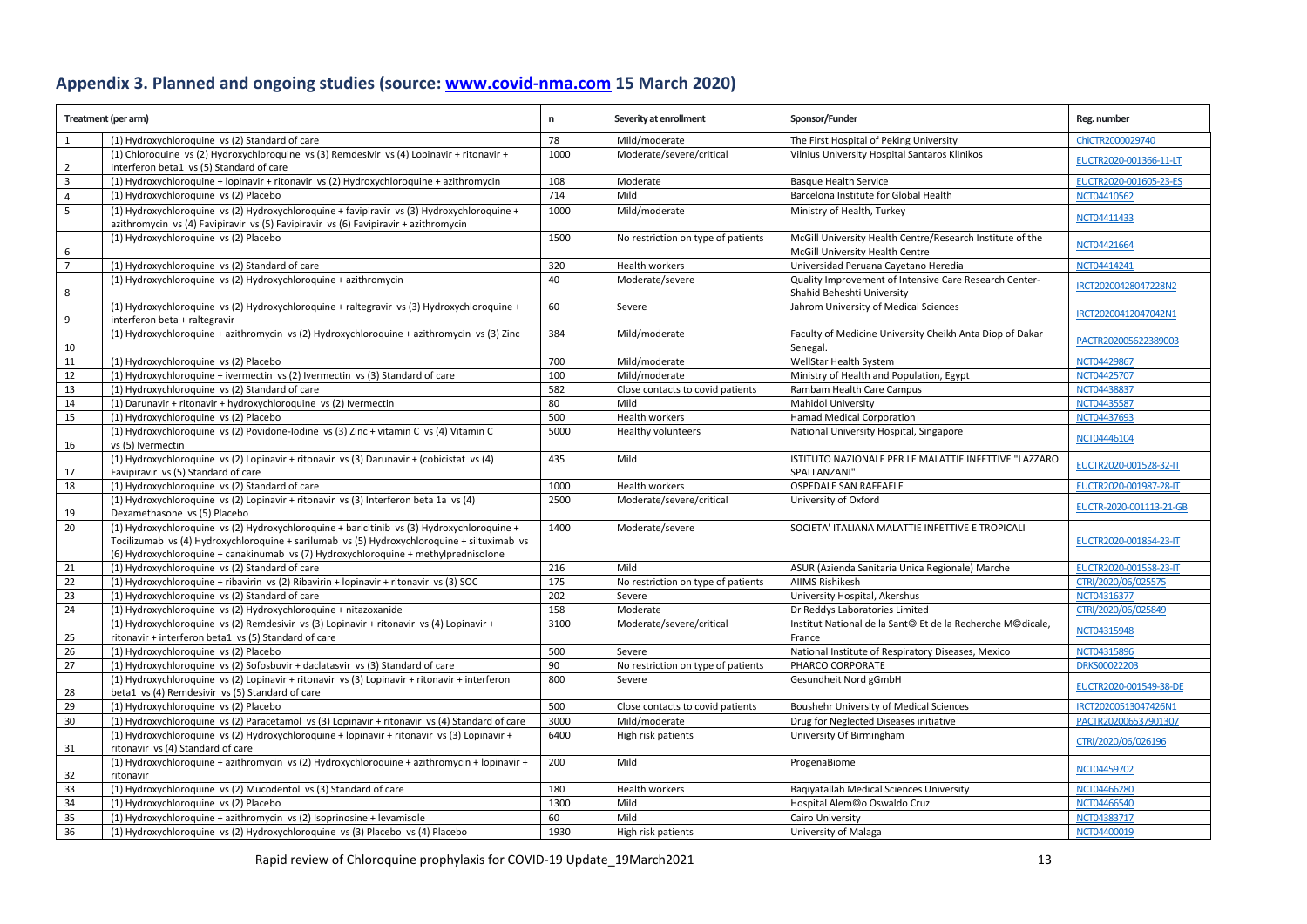| 37 | (1) Hydroxychloroquine vs (2) Standard of care                                                                                                                                                                                                                                                                                                                                                                                                                                                                                              | 40    | Moderate                           | Mansoura University                                                                                                                                                                                            | NCT04477083             |
|----|---------------------------------------------------------------------------------------------------------------------------------------------------------------------------------------------------------------------------------------------------------------------------------------------------------------------------------------------------------------------------------------------------------------------------------------------------------------------------------------------------------------------------------------------|-------|------------------------------------|----------------------------------------------------------------------------------------------------------------------------------------------------------------------------------------------------------------|-------------------------|
| 38 | (1) Hydroxychloroquine vs (2) Placebo                                                                                                                                                                                                                                                                                                                                                                                                                                                                                                       | 40    | Healthy volunteers                 | CHDR                                                                                                                                                                                                           | <b>NL8726</b>           |
| 39 | (1) Hydroxychloroquine vs (2) Ivermectin vs (3) Placebo                                                                                                                                                                                                                                                                                                                                                                                                                                                                                     | 45    | Moderate                           | Carmen Hidalgo                                                                                                                                                                                                 | EUCTR2020-001971-33-ES  |
| 40 | (1) Hydroxychloroquine vs (2) Placebo                                                                                                                                                                                                                                                                                                                                                                                                                                                                                                       | 340   | Mild                               | ANTONIO ANTELA LOPEZ                                                                                                                                                                                           | EUCTR2020-002449-41-ES  |
| 41 | (1) Chloroquine vs (2) Placebo                                                                                                                                                                                                                                                                                                                                                                                                                                                                                                              | 40000 | Health workers                     | University of Oxford                                                                                                                                                                                           | <b>ISRCTN10207947</b>   |
| 42 | (1) Hydroxychloroquine vs (2) Clarithromycin vs (3) Standard of care                                                                                                                                                                                                                                                                                                                                                                                                                                                                        | 45    | Patients recovered from covid      | Iran University of Medical Sciences                                                                                                                                                                            | IRCT20200718048129N1    |
| 43 | (1) Hydroxychloroquine vs (2) Standard of care                                                                                                                                                                                                                                                                                                                                                                                                                                                                                              | 3000  | Mild                               | Department of Health                                                                                                                                                                                           | EUCTR-2020-001209-22-GB |
| 44 | (1) Hydroxychloroquine vs (2) Placebo                                                                                                                                                                                                                                                                                                                                                                                                                                                                                                       | 600   | Mild/moderate                      | Porin kaupunki                                                                                                                                                                                                 | EUCTR2020-002038-33-FI  |
| 45 | (1) Hydroxychloroquine vs (2) Lopinavir + ritonavir vs (3) Placebo vs (4) Placebo                                                                                                                                                                                                                                                                                                                                                                                                                                                           | 1200  | Health workers                     | Centre Hospitalier Universitaire de Saint Etienne                                                                                                                                                              | NCT04328285             |
| 46 | (1) Hydroxychloroquine vs (2) Standard of care                                                                                                                                                                                                                                                                                                                                                                                                                                                                                              | 1116  | Mild/moderate                      | Rambam Health Care Campus                                                                                                                                                                                      | NCT04323631             |
| 47 | (1) Hydroxychloroquine vs (2) Placebo                                                                                                                                                                                                                                                                                                                                                                                                                                                                                                       | 1600  | Close contacts to covid patients   | Columbia University                                                                                                                                                                                            | NCT04318444             |
| 48 | (1) Hydroxychloroquine vs (2) Placebo                                                                                                                                                                                                                                                                                                                                                                                                                                                                                                       | 400   | Health workers                     | National Institute of Respiratory Diseases, Mexico                                                                                                                                                             | NCT04318015             |
|    | (1) Unfractioned heparin OR Low molecular weight heparin (LMWH) vs (2)                                                                                                                                                                                                                                                                                                                                                                                                                                                                      | 1000  | No restriction on type of patients | University Medical Center Utrecht                                                                                                                                                                              |                         |
| 49 | Hydroxychloroquine vs (3) Hydroxychloroquine + lopinavir + ritonavir vs (4) Oseltamivir vs (5)<br>Lopinavir + ritonavir vs (6) Interferon beta-1a vs (7) Convalescent plasma treatment vs (8)<br>Simvastatin vs (9) Anakinra vs (10) Tocilizumab vs (11) Sarilumab vs (12) Hydrocortisone vs<br>(13) Vitamin C vs (14) Ceftriaxone + macrolide vs (15) Levofloxacin OR Moxifloxacin vs (16)<br>Piperacillin-tazobactam + macrolide vs (17) Ceftaroline + macrolide vs (18) Amoxicillin-<br>clavulanate + macrolide vs (19) Standard of care |       |                                    |                                                                                                                                                                                                                | NCT02735707             |
| 50 | (1) Hydroxychloroquine vs (2) Hydroxychloroquine + azithromycin vs (3) Placebo                                                                                                                                                                                                                                                                                                                                                                                                                                                              | 75    | No restriction on type of patients | Ayub Medical College, Abbottabad                                                                                                                                                                               | NCT04328272             |
| 51 | (1) Losartan vs (2) Hydroxychloroquine vs (3) Lopinavir + ritonavir vs (4) Placebo                                                                                                                                                                                                                                                                                                                                                                                                                                                          | 4000  | Moderate/severe/critical           | <b>Bassett Healthcare</b>                                                                                                                                                                                      | NCT04328012             |
|    | (1) Hydroxychloroquine + oseltamivir vs (2) Hydroxychloroquine + darunavir + ritonavir +                                                                                                                                                                                                                                                                                                                                                                                                                                                    | 80    | Mild                               | Rajavithi Hospital                                                                                                                                                                                             |                         |
| 52 | oseltamivir vs (3) Hydroxychloroquine + darunavir + ritonavir + oseltamivir vs (4)<br>Hydroxychloroquine + darunavir + ritonavir + favipiravir vs (5) Lopinavir + ritonavir +<br>oseltamivir vs (6) Lopinavir + ritonavir + oseltamivir vs (7) Lopinavir + ritonavir + favipiravir vs<br>(8) Standard of care                                                                                                                                                                                                                               |       |                                    |                                                                                                                                                                                                                | NCT04303299             |
| 53 | (1) N-acetylcysteine + serine + L-carnitine tartrate + nicotinamide riboside vs (2) SOC                                                                                                                                                                                                                                                                                                                                                                                                                                                     | 400   | Mild/moderate                      | <b>ScandiBio Therapeutics AB</b>                                                                                                                                                                               | NCT04573153             |
| 54 | (1) Hydroxychloroquine vs (2) Remdesivir vs (3) Standard of care                                                                                                                                                                                                                                                                                                                                                                                                                                                                            | 700   | Severe/critical                    | Oslo University Hospital                                                                                                                                                                                       | NCT04321616             |
| 55 | (1) Hydroxychloroquine vs (2) Placebo                                                                                                                                                                                                                                                                                                                                                                                                                                                                                                       | 1600  | Healthy volunteers                 | Dr. William Schilling                                                                                                                                                                                          | PACTR202009786901147    |
| 56 | (1) Chloroquine vs (2) Hydroxychloroquine vs (3) Ivermectin                                                                                                                                                                                                                                                                                                                                                                                                                                                                                 | 167   | Severe                             | Universidade Federal de Roraima - Boa Vista; RR; Brazil                                                                                                                                                        | <b>RBR-8h7q82</b>       |
| 57 | (1) Hydroxychloroquine vs (2) Placebo                                                                                                                                                                                                                                                                                                                                                                                                                                                                                                       | 1300  | Moderate                           | University Hospital, Angers                                                                                                                                                                                    | NCT04325893             |
| 58 | (1) Hydroxychloroquine vs (2) Hydroxychloroquine + azithromycin                                                                                                                                                                                                                                                                                                                                                                                                                                                                             | 440   | Moderate/severe                    | Hospital Israelita Albert Einstein EMS Hospital do Coracao<br>Hospital Sirio-Libanes Brazilian Research In Intensive Care<br>Network Crist <sup>@</sup> lia Produtos Qu <sup>@</sup> micos Farmac@uticos Ltda. | NCT04321278             |
| 59 | (1) Hydroxychloroquine vs (2) Hydroxychloroquine vs (3) Standard of care                                                                                                                                                                                                                                                                                                                                                                                                                                                                    | 93    | Close contacts to covid patients   | Regional Center for Disease Control and Prevention, Jordan                                                                                                                                                     | NCT04597775             |
| 60 | (1) Hydroxychloroquine vs (2) Hydroxychloroquine + azithromycin vs (3) Standard of care                                                                                                                                                                                                                                                                                                                                                                                                                                                     | 630   | Moderate/severe                    | Hospital do Coracao Hospital Israelita Albert Einstein<br>Hospital Sirio-Libanes Brazilian Research In Intensive Care<br><b>Network EMS</b>                                                                    | NCT04322123             |
| 61 | (1) Hydroxychloroquine + nitazoxanide + ribavirin vs (2) Placebo                                                                                                                                                                                                                                                                                                                                                                                                                                                                            | 70    | Mild/moderate                      | Rutgers, The State University of New Jersey                                                                                                                                                                    | <b>NCT04605588</b>      |
| 62 | (1) Hydroxychloroquine vs (2) Hydroxychloroquine vs (3) Placebo                                                                                                                                                                                                                                                                                                                                                                                                                                                                             | 3500  | <b>Health workers</b>              | University of Minnesota                                                                                                                                                                                        | NCT04328467             |
| 63 | (1) Hydroxychloroquine vs (2) Doxycycline <sup>®</sup> vs (3) Standard of care <sup>®</sup>                                                                                                                                                                                                                                                                                                                                                                                                                                                 | 45    | Moderate/severe                    | Dept of Pediatrics Medical College Kolkata                                                                                                                                                                     | CTRI/2020/10/028234     |
| 64 | (1) Hydroxychloroquine vs (2) Placebo                                                                                                                                                                                                                                                                                                                                                                                                                                                                                                       | 3000  | Close contacts to covid patients   | University of Minnesota                                                                                                                                                                                        | NCT04308668             |
| 65 | (1) Hydroxychloroquine + azithromycin + zinc vs (2) Lopinavir + ritonavir + azithromycin + zinc<br>vs (3) Standard of care                                                                                                                                                                                                                                                                                                                                                                                                                  | 210   | Mild                               | National Institute for Pharmaceutical Research and<br>Development NIPRD                                                                                                                                        | PACTR202010519682638    |
| 66 | (1) Hydroxychloroquine vs (2) Paracetamol vs (3) Lopinavir + ritonavir                                                                                                                                                                                                                                                                                                                                                                                                                                                                      | 1000  | Mild/moderate                      | <b>DNDi</b>                                                                                                                                                                                                    | PACTR202010781639956    |
| 67 | (1) Hydroxychloroquine vs (2) Paracetamol vs (3) Lopinavir + ritonavir                                                                                                                                                                                                                                                                                                                                                                                                                                                                      | 2800  | Mild/moderate                      | <b>DNDi</b>                                                                                                                                                                                                    | PACTR202010718451278    |
| 68 | (1) Hydroxychloroquine + lopinavir + ritonavir vs (2) Hydroxychloroquine + atazanavir +<br>ritonavir                                                                                                                                                                                                                                                                                                                                                                                                                                        | 120   | Moderate/severe                    | Mazandaran University of Medical Sciences                                                                                                                                                                      | IRCT20200328046886N2    |
| 69 | (1) Hydroxychloroquine vs (2) Placebo                                                                                                                                                                                                                                                                                                                                                                                                                                                                                                       | 2000  | Close contacts to covid patients   | University of Washington                                                                                                                                                                                       | NCT04328961             |
| 70 | (1) Hydroxychloroquine vs (2) Azithromycin                                                                                                                                                                                                                                                                                                                                                                                                                                                                                                  | 300   | Mild/moderate                      | Intermountain Health Care, Inc.                                                                                                                                                                                | NCT04329832             |
| 71 | (1) Hydroxychloroquine vs (2) Standard of care                                                                                                                                                                                                                                                                                                                                                                                                                                                                                              | 2486  | Close contacts to covid patients   | Gangnam Severance Hospital                                                                                                                                                                                     | NCT04330144             |
| 72 | (1) Hydroxychloroquine vs (2) Placebo                                                                                                                                                                                                                                                                                                                                                                                                                                                                                                       | 800   | High risk patients                 | Instituto de Investigaci©n Marqu©s de Valdecilla                                                                                                                                                               | NCT04330495             |
| 73 | (1) Hydroxychloroquine + ciclesonide vs (2) Ciclesonide vs (3) Standard of care                                                                                                                                                                                                                                                                                                                                                                                                                                                             | 141   | Mild                               | Korea University Guro Hospital                                                                                                                                                                                 | NCT04330586             |
| 74 | (1) Hydroxychloroquine vs (2) Remdesivir vs (3) Standard of care                                                                                                                                                                                                                                                                                                                                                                                                                                                                            | 443   | Moderate/severe/critical           | Oslo University Hospital                                                                                                                                                                                       | EUCTR2020-000982-18-NO  |
| 75 | (1) Hydroxychloroquine + lopinavir + ritonavir vs (2) Budesonide + formoterol + levamisole                                                                                                                                                                                                                                                                                                                                                                                                                                                  | 30    | Mild/moderate                      | Fasa University of Medical Sciences                                                                                                                                                                            | NCT04331470             |
| 76 | (1) Hydroxychloroquine + azithromycin vs (2) Hydroxychloroquine + azithromycin +<br>tocilizumab                                                                                                                                                                                                                                                                                                                                                                                                                                             | 276   | Mild                               | Fundaci <sup>®</sup> Institut de Recerca de l'Hospital de la Santa Creu i<br>Sant Pau                                                                                                                          | NCT04332094             |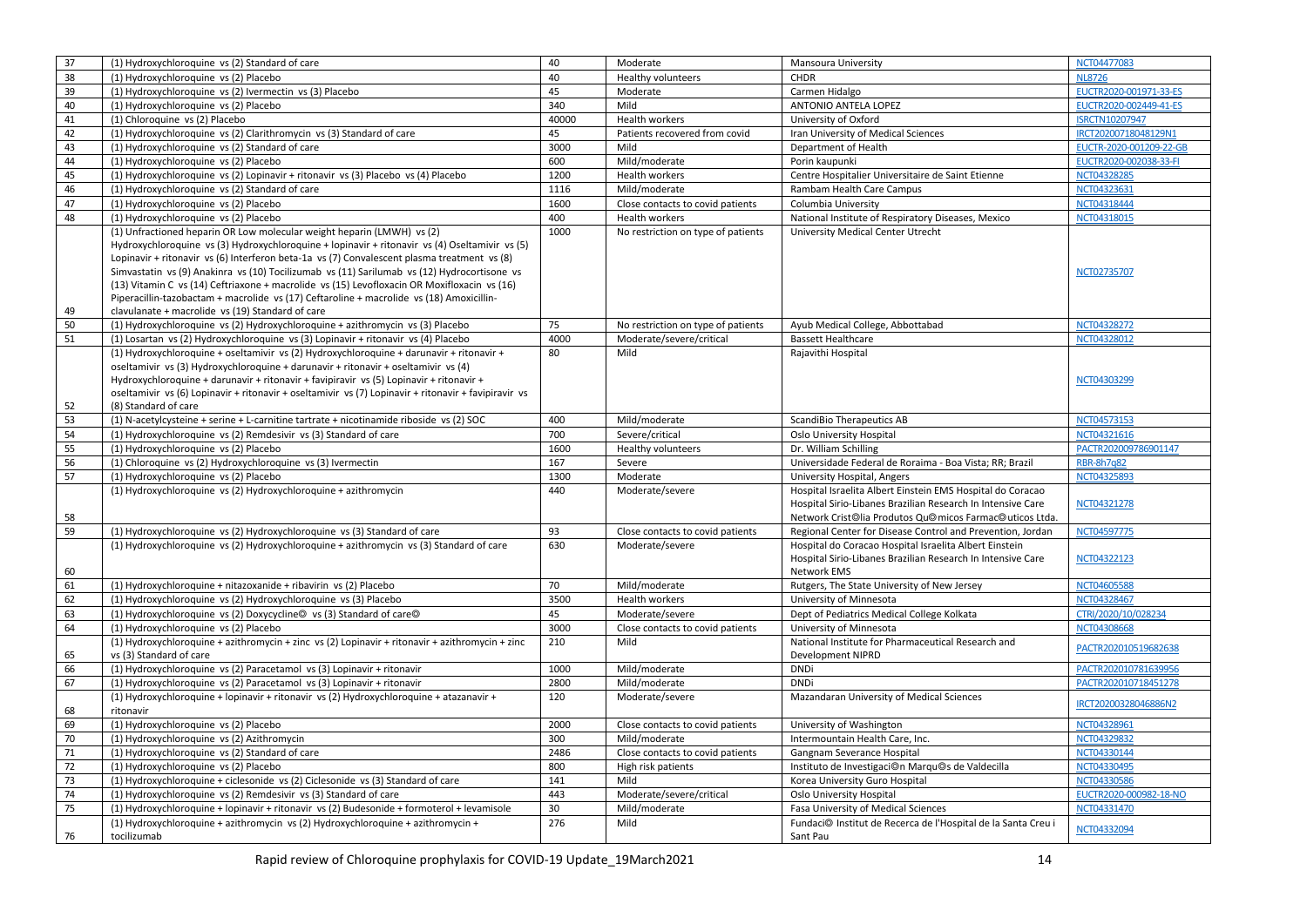| 77  | (1) Hydroxychloroquine vs (2) Placebo                                                                                                                                                                                                                   | 510  | Moderate/severe                    | Massachusetts General Hospital                                                         | NCT04332991            |
|-----|---------------------------------------------------------------------------------------------------------------------------------------------------------------------------------------------------------------------------------------------------------|------|------------------------------------|----------------------------------------------------------------------------------------|------------------------|
| 78  | (1) Hydroxychloroquine vs (2) Standard of care                                                                                                                                                                                                          | 28   | Moderate/severe                    | King Hussein Cancer Center                                                             | NCT04731051            |
| 79  | (1) Hydroxychloroquine vs (2) Placebo                                                                                                                                                                                                                   | 220  | Moderate/severe/critical           | University Hospital Tuebingen                                                          | NCT04342221            |
| 80  | (1) Hydroxychloroquine vs (2) Standard of care                                                                                                                                                                                                          | 3000 | Close contacts to covid patients   | Tan Tock Seng Hospital                                                                 | NCT04342156            |
| 81  | (1) Hydroxychloroquine vs (2) Placebo                                                                                                                                                                                                                   | 400  | Mild                               | University of Utah                                                                     | NCT04342169            |
| 82  | (1) Hydroxychloroquine vs (2) Hydroxychloroquine vs (3) Hydroxychloroquine vs (4) Placebo                                                                                                                                                               | 1450 | Healthy volunteers                 | United States Department of Defense                                                    | NCT04343677            |
| 83  | (1) Telmisartan vs (2) Hydroxychloroquine vs (3) Favipiravir vs (4) Imatinib vs (5) Placebo                                                                                                                                                             | 1057 | Mild                               | CENTRE HOSPITALIER UNIVERSITAIRE DE BORDEAUX.<br>ETABLISSEMENT PUBLIC                  | EUCTR2020-001435-27-FR |
| 84  | (1) Hydroxychloroquine vs (2) Hydroxychloroquine + dexamethasone                                                                                                                                                                                        | 122  | Severe                             | Groupe Hospitalier Paris Saint-Joseph                                                  | EUCTR2020-001333-13-FR |
| 85  | (1) Hydroxychloroquine vs (2) Hydroxychloroquine + dexamethasone                                                                                                                                                                                        | 122  | Severe                             | Groupe Hospitalier Paris Saint-Joseph                                                  | EUCTR2020-001421-31-ES |
| 86  | (1) Hydroxychloroquine vs (2) Hydroxychloroquine vs (3) Standard of care                                                                                                                                                                                | 1530 | <b>Health workers</b>              | Sociedad Espa@ola de Farmacia Hospitalaria                                             | EUCTR2020-001606-33-ES |
| 87  | (1) Hydroxychloroquine vs (2) Hydroxychloroquine + azithromycin vs (3) Ibuprofen                                                                                                                                                                        | 132  | Mild/moderate                      | Instituto Investigaci@n Sanitario Biocruces Bizkaia                                    | NCT04779047            |
| 88  | (1) Remdesivir + tocilizumab vs (2) Hydroxychloroquine + tocilizumab                                                                                                                                                                                    | 150  | Moderate/severe                    | October 6 University                                                                   | NCT04338698            |
| 89  | (1) Hydroxychloroquine vs (2) Hydroxychloroquine + oseltamivir vs (3) Hydroxychloroquine +<br>azithromycin vs (4) Hydroxychloroquine + azithromycin + oseltamivir vs (5) Oseltamivir vs (6)                                                             | 500  | No restriction on type of patients | Shehnoor Azhar                                                                         | NCT04343768            |
|     | Oseltamivir + azithromycin vs (7) Azithromycin                                                                                                                                                                                                          |      |                                    |                                                                                        |                        |
| 90  | (1) Hydroxychloroquine + lopinavir + ritonavir vs (2) Hydroxychloroquine + lopinavir + ritonavir<br>+ interferon beta1b vs (3) Hydroxychloroquine + lopinavir + ritonavir + interferon beta1b                                                           | 60   | Moderate/severe                    | Shahid Beheshti University of Medical Sciences                                         | EUCTR2020-001565-37-ES |
| 91  | (1) Hydroxychloroquine vs (2) Placebo                                                                                                                                                                                                                   | 440  | Health workers                     | <b>ISGlobal</b>                                                                        | EUCTR2020-001188-96-FR |
| 92  | (1) Hydroxychloroquine vs (2) Lopinavir + ritonavir vs (3) Placebo vs (4) Placebo                                                                                                                                                                       | 1200 | Health workers                     | CHU de Saint Etienne                                                                   | NCT04335552            |
|     | (1) Hydroxychloroquine vs (2) Hydroxychloroquine + azithromycin vs (3) Azithromycin vs (4)                                                                                                                                                              | 500  | Moderate/severe                    | Duke University                                                                        |                        |
| 93  | SOC                                                                                                                                                                                                                                                     |      |                                    |                                                                                        | NCT04336748            |
| 94  | (1) Hydroxychloroquine vs (2) Placebo                                                                                                                                                                                                                   | 440  | Health workers                     | Medical University of Vienna                                                           | NCT04334382            |
| 95  | (1) Hydroxychloroquine vs (2) Azithromycin                                                                                                                                                                                                              | 1550 | No restriction on type of patients | Intermountain Health Care, Inc.                                                        | NCT04334967            |
| 96  | (1) Hydroxychloroquine vs (2) Vitamin C                                                                                                                                                                                                                 | 1250 | Mild                               | Providence Health & Services                                                           | NCT04340349            |
| 97  | (1) Hydroxychloroquine + bromhexine vs (2) Bromhexine                                                                                                                                                                                                   | 100  | Health workers                     | Instituto Nacional de Rehabilitacion                                                   | NCT04340544            |
| 98  | (1) Hydroxychloroquine vs (2) Placebo                                                                                                                                                                                                                   | 2700 | Mild                               | University Hospital Tuebingen                                                          | NCT04336332            |
| 99  | (1) Hydroxychloroquine vs (2) Hydroxychloroquine + azithromycin vs (3) Standard of care                                                                                                                                                                 | 160  | No restriction on type of patients | Rutgers, The State University of New Jersey                                            | NCT04341870            |
| 100 | (1) Hydroxychloroquine + azithromycin + sarilumab vs (2) Sarilumab                                                                                                                                                                                      | 60   | Moderate/severe                    | Assistance Publique - H@pitaux de Paris                                                | NCT04341493            |
| 101 | (1) Hydroxychloroquine vs (2) Hydroxychloroquine + nitazoxanide                                                                                                                                                                                         | 86   | No restriction on type of patients | Hugo Mendieta Zeron                                                                    | NCT04334928            |
| 102 | (1) Hydroxychloroquine vs (2) Hydroxychloroquine + emtricitabine vs (3) Emtricitabine vs (4)<br>Placebo                                                                                                                                                 | 4000 | Health workers                     | Plan Nacional sobre el Sida (PNS)                                                      | IRCT20130306012728N8   |
| 103 | (1) Hydroxychloroquine vs (2) Placebo                                                                                                                                                                                                                   | 500  | Close contacts to covid patients   | Tabriz University of Medical Sciences                                                  | IRCT20200318046812N2   |
|     | (1) Hydroxychloroquine + lopinavir + ritonavir vs (2) Hydroxychloroquine + azithromycin +                                                                                                                                                               | 906  | Moderate/severe                    | Bagheiat-allah University of Medical Sciences                                          |                        |
| 104 | prednisolone + naproxen vs (3) Hydroxychloroquine + azithromycin + naproxen                                                                                                                                                                             |      |                                    |                                                                                        | IRCT20150808023559N20  |
| 105 | (1) Hydroxychloroquine + favipiravir vs (2) Hydroxychloroquine + lopinavir + ritonavir                                                                                                                                                                  | 100  | Moderate/severe                    | Ardabil University of Medical Sciences                                                 | IRCT20200405046953N1   |
| 106 | (1) Hydroxychloroquine vs (2) Remdesivir vs (3) Lopinavir + ritonavir vs (4) Lopinavir +<br>ritonavir + interferon vs (5) Standard of care                                                                                                              | 3000 | Moderate/severe                    | Iranian Ministry of Health and Medical Education, Deputy of<br>Research and Technology | IRCT20200405046958N1   |
| 107 | (1) Hydroxychloroquine vs (2) Placebo                                                                                                                                                                                                                   | 60   | High risk patients                 | Mashhad University of Medical Sciences                                                 | IRCT20180725040596N2   |
| 108 | (1) Hydroxychloroquine + lopinavir + ritonavir vs (2) Hydroxychloroquine + umifenovir                                                                                                                                                                   | 100  | No restriction on type of patients | Iran University of Medical Sciences                                                    | IRCT20200403046926N1   |
| 109 | (1) Hydroxychloroquine vs (2) Hydroxychloroquine + sofosbuvir + daclatasvir                                                                                                                                                                             | 60   | No restriction on type of patients | Mazandaran University of Medical Sciences                                              | IRCT20190122042450N4   |
| 110 | (1) Hydroxychloroquine vs (2) Standard of care                                                                                                                                                                                                          | 1000 | Close contacts to covid patients   | Iran University of Medical Sciences                                                    | NCT04349241            |
| 111 | (1) Hydroxychloroquine + oseltamivir vs (2) Favipiravir                                                                                                                                                                                                 | 100  | Mild/moderate                      | Ain Shams University                                                                   | NCT04350281            |
| 112 | (1) Hydroxychloroquine vs (2) Hydroxychloroquine + interferon beta 1b                                                                                                                                                                                   | 80   | Moderate/severe/critical           | The University of Hong Kong                                                            | NCT04350671            |
| 113 | (1) Hydroxychloroquine + lopinavir + ritonavir + interferon beta 1a vs (2) Hydroxychloroquine +<br>lopinavir + ritonavir                                                                                                                                | 40   | Moderate/severe                    | Shahid Beheshti University of Medical Sciences                                         | NCT04350684            |
| 114 | (1) Hydroxychloroquine + lopinavir + ritonavir + interferon beta 1a + umifenovir vs (2)<br>Hydroxychloroquine + lopinavir + ritonavir + interferon beta 1a                                                                                              | 40   | Moderate/severe                    | Shahid Beheshti University of Medical Sciences                                         | NCT04351724            |
| 115 | (1) Renin-Angiotensin-System-Blockade vs (2) Non-RAS blocking antihypertensive agent vs (3)<br>Rivaroxaban vs (4) Hydroxychloroquine vs (5) Lopinavir + ritonavir vs (6) Clazakizumab vs (7)<br>Placebo vs (8) Standard of care vs (9) Standard of care | 500  | High risk patients                 | Medical University of Vienna                                                           | EUCTR2020-001156-18-ES |
| 116 | (1) Hydroxychloroquine vs (2) Lopinavir + ritonavir vs (3) Azithromycin                                                                                                                                                                                 | 1000 | Severe                             | Fundaci©n para la investigaci©n Biomedica Hospital<br>Universitario La Paz             | EUCTR2020-001303-16-FR |
| 117 | (1) Telmisartan vs (2) Hydroxychloroquine vs (3) Curcumin C3 vs (4) Azithromycin                                                                                                                                                                        | 1600 | No restriction on type of patients | H©pitaux Universitaires de Strasbourg                                                  | EUCTR2020-001587-29-ES |
| 118 | (1) Hydroxychloroquine vs (2) Hydroxychloroquine vs (3) Placebo vs (4) Placebo                                                                                                                                                                          | 714  | Mild                               | Barcelona Institute for Global Health (ISGlobal)                                       | IRCT20200318046812N1   |
| 119 | (1) Hydroxychloroquine + favipiravir vs (2) Hydroxychloroquine + lopinavir + ritonavir                                                                                                                                                                  | 324  | Severe/critical                    | Bagheiat-allah University of Medical Sciences                                          | IRCT20130917014693N10  |
| 120 | (1) Hydroxychloroquine vs (2) Standard of care                                                                                                                                                                                                          | 100  | Close contacts to covid patients   | Shahid Beheshti University of Medical Sciences                                         | NCT04344444            |
|     |                                                                                                                                                                                                                                                         |      |                                    |                                                                                        |                        |

Rapid review of Chloroquine prophylaxis for COVID-19 Update\_19March2021 15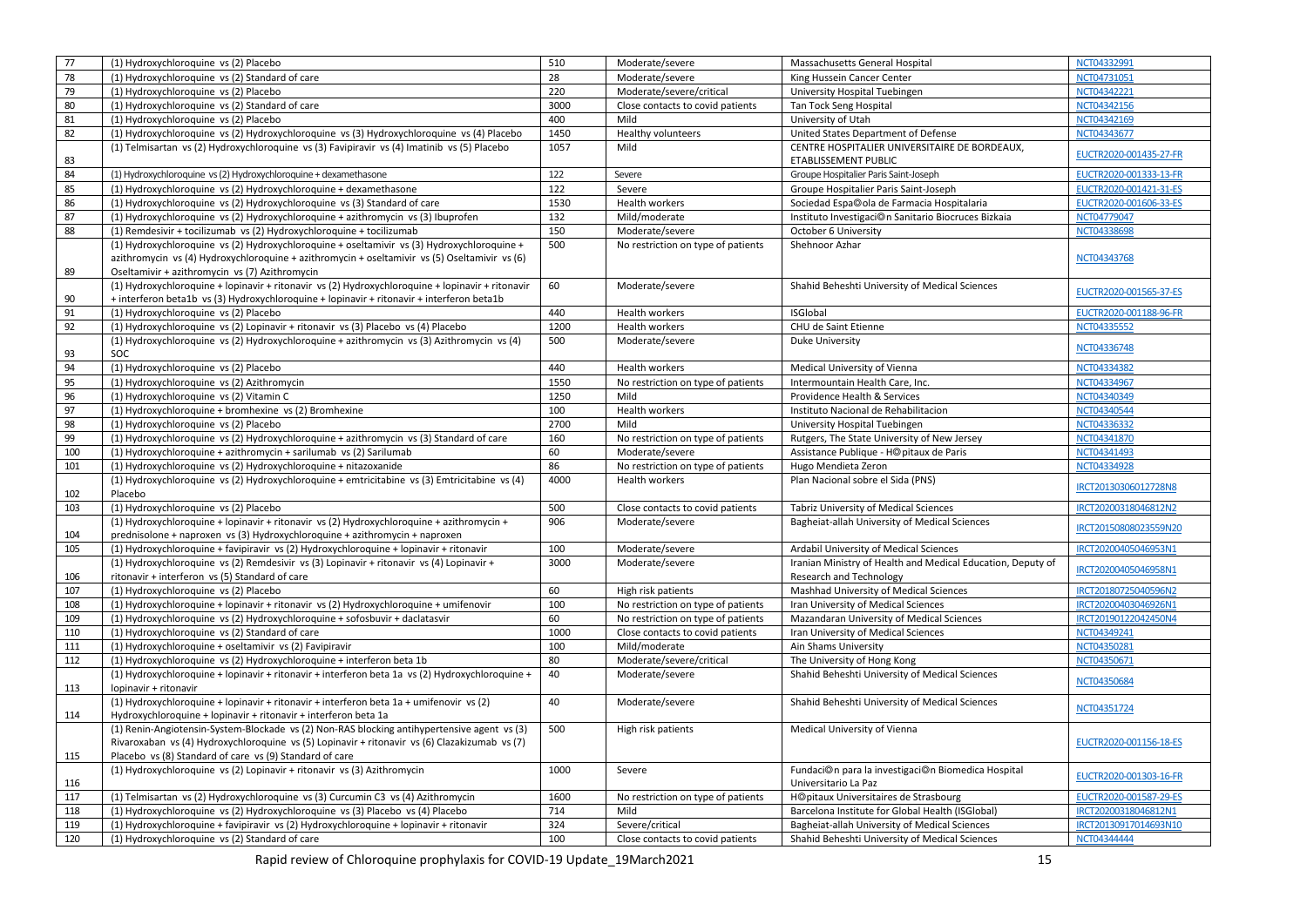| 121 | (1) Hydroxychloroquine vs (2) Hydroxychloroquine + azithromycin vs (3) Standard of care                                      | 600  | Moderate/severe                    | <b>LCMC Health</b>                                               | NCT04347980            |
|-----|------------------------------------------------------------------------------------------------------------------------------|------|------------------------------------|------------------------------------------------------------------|------------------------|
| 122 | (1) Hydroxychloroquine vs (2) Hydroxychloroquine + dexamethasone                                                             | 122  | Critical                           | Centre Chirurgical Marie Lannelongue                             | NCT04345861            |
| 123 | (1) Hydroxychloroquine vs (2) Hydroxychloroquine + azithromycin                                                              | 150  | Mild                               | University Hospital, Montpellier                                 | NCT04346147            |
|     | (1) Hydroxychloroquine + lopinavir + ritonavir vs (2) Hydroxychloroquine + baricitinib vs (3)                                | 165  | Moderate                           | Hospital Universitario de Fuenlabrada                            |                        |
| 124 | Hydroxychloroquine + imatinib                                                                                                |      |                                    |                                                                  | NCT04346329            |
| 125 | (1) Hydroxychloroquine vs (2) Placebo                                                                                        | 86   | Health workers                     | Universidad Nacional de Colombia                                 | RBR-3cbs3w             |
| 126 | (1) Hydroxychloroquine vs (2) Standard of care                                                                               | 1300 | Mild                               | EMS Farmac@utica - Hortol@ndia, SP, Brazil                       | RBR-9d8z6m             |
| 127 | (1) Hydroxychloroquine vs (2) Hydroxychloroquine + azithromycin vs (3) Standard of care                                      | 630  | Moderate/severe                    | Hospital do Cora@@o - S@o Paulo, SP, Brazil                      | PACTR202004801273802   |
| 128 | (1) Hydroxychloroquine vs (2) Chloroquine vs (3) Placebo                                                                     | 600  | Moderate/severe/critical           | <b>LAGOS STATE GOVERNMENT</b>                                    | PER-010-20             |
|     | (1) Hydroxychloroquine vs (2) Remdesivir vs (3) Lopinavir + ritonavir vs (4) Lopinavir +                                     | 1000 | Moderate/severe/critical           | <b>OMS</b>                                                       | NCT04344379            |
| 129 | ritonavir + interferon beta1 vs (5) Standard of care                                                                         |      |                                    |                                                                  |                        |
| 130 | (1) Hydroxychloroquine vs (2) Azithromycin vs (3) Placebo                                                                    | 900  | Health workers                     | Assistance Publique - H©pitaux de Paris                          | NCT04347512            |
| 131 | (1) Hydroxychloroquine vs (2) Hydroxychloroquine + azithromycin vs (3) Standard of care                                      | 405  | Moderate/severe                    | University Hospital, Strasbourg, France                          | NCT04341727            |
|     | (1) Hydroxychloroquine vs (2) Chloroquine vs (3) Hydroxychloroquine + azithromycin vs (4)                                    | 500  | Moderate/severe                    | Washington University School of Medicine                         | EUCTR2020-001448-24-GB |
| 132 | Chloroquine + azithromycin                                                                                                   |      |                                    |                                                                  |                        |
| 133 | (1) Hydroxychloroquine vs (2) Lopinavir vs (3) Ritonavir vs (4) Lopinavir + ritonavir                                        | 6400 | High risk patients                 | University of Birmingham                                         | CTRI/2020/03/024402    |
| 134 | (1) Hydroxychloroquine vs (2) Hydroxychloroquine                                                                             | 500  | <b>Health workers</b>              | Dr Remesh Bhasi                                                  | IRCT20120826010664N6   |
|     | (1) Hydroxychloroquine vs (2) Hope Biosciences Allogeneic Mesenchymal Stem Cell Therapy                                      | 310  | Health workers                     | Tehran University of Medical Sciences                            |                        |
| 135 | (HB-adMSCs)                                                                                                                  |      |                                    |                                                                  | NCT04347889            |
| 136 | (1) Hydroxychloroquine vs (2) Vitamin C                                                                                      | 1212 | Health workers                     | <b>Stony Brook University</b>                                    | NCT04347915            |
| 137 | (1) Hydroxychloroquine vs (2) Clevudine                                                                                      | 60   | Moderate                           | <b>Bukwang Pharmaceutical</b>                                    | NCT04359095            |
|     | (1) Hydroxychloroquine vs (2) Hydroxychloroquine + lopinavir + ritonavir vs (3)                                              | 1600 | No restriction on type of patients | Universidad Nacional de Colombia                                 | NCT04359316            |
| 138 | Hydroxychloroquine + azithromycin vs (4) Standard of care                                                                    |      |                                    |                                                                  |                        |
| 139 | (1) Hydroxychloroquine vs (2) Azithromycin                                                                                   | 40   | Severe                             | Shahid Beheshti University of Medical Sciences                   | NCT04358081            |
| 140 | (1) Hydroxychloroquine vs (2) Hydroxychloroquine + azithromycin vs (3) Placebo                                               | 444  | Moderate/severe                    | Novartis Pharmaceuticals                                         | NCT04359537            |
| 141 | (1) Hydroxychloroquine vs (2) Hydroxychloroquine vs (3) Hydroxychloroquine vs (4) Placebo                                    | 200  | Health workers                     | Shaheed Zulfigar Ali Bhutto Medical University                   | NCT04359953            |
| 142 | (1) Telmisartan vs (2) Hydroxychloroquine vs (3) Azithromycin vs (4) Standard of care                                        | 1600 | Moderate                           | University Hospital, Strasbourg, France                          | NCT04361318            |
| 143 | (1) Hydroxychloroquine + nitazoxanide vs (2) Standard of care                                                                | 100  | No restriction on type of patients | <b>Tanta University</b>                                          | NCT04361461            |
| 144 | (1) Hydroxychloroquine vs (2) Hydroxychloroquine + azithromycin                                                              | 500  | Severe                             | Apsen Farmaceutica S.A.                                          | NCT04354428            |
| 145 | (1) Hydroxychloroquine vs (2) Hydroxychloroquine + azithromycin vs (3) Placebo                                               | 630  | No restriction on type of patients | University of Washington                                         | NCT04354441            |
| 146 | (1) Hydroxychloroquine vs (2) Placebo                                                                                        | 600  | No restriction on type of patients | Sir Mortimer B. Davis - Jewish General Hospital                  | NCT04352933            |
| 147 | (1) Hydroxychloroquine vs (2) Hydroxychloroquine vs (3) Placebo                                                              | 1000 | Health workers                     | Cambridge University Hospitals NHS Foundation Trust              | NCT04355052            |
| 148 | (1) Hydroxychloroquine+azithromycin vs (2) Hydroxychloroquine+camostat mesilate vs (3)SOC                                    | 250  | Mild/moderate                      | Sheba Medical Center                                             | NCT04356495            |
| 149 | (1) Telmisartan vs (2) Hydroxychloroquine vs (3) Favipiravir vs (4) Imatinib vs (5) Vitamin                                  | 1057 | Mild                               | University Hospital, Bordeaux                                    | NCT04355026            |
| 150 | (1) Hydroxychloroquine vs (2) Hydroxychloroquine + bromhexine                                                                | 90   | Moderate/severe                    | General and Teaching Hospital Celje                              | NCT04358068            |
| 151 | (1) Hydroxychloroquine + azithromycin vs (2) Placebo                                                                         | 1000 | No restriction on type of patients | National Institute of Allergy and Infectious Diseases (NIAID)    | EUCTR2020-001440-26-ES |
|     | (1) Hydroxychloroquine vs (2) Placebo                                                                                        | 184  | Health workers                     | Fundaci©n P©blica Andaluza para la Gesti©n de la                 | EUCTR2020-001366-11-IT |
| 152 |                                                                                                                              |      |                                    | Investigaci©n en Salud de Sevilla (FISEVI)                       |                        |
|     | (1) Hydroxychloroquine vs (2) Remdesivir vs (3) Lopinavir + ritonavir vs (4) Lopinavir+ritonavir                             | 600  | No restriction on type of patients | AZIENDA OSPEDALIERA UNIVERSITARIA INTEGRATA VERONA               | EUCTR2020-001622-64-ES |
| 153 | + interferon beta1a vs (5) Standard of care                                                                                  |      |                                    |                                                                  |                        |
| 154 | (1) Hydroxychloroquine + azithromycin vs (2) Hydroxychloroquine + azithromycin + prednisone                                  | 200  | Moderate                           | Dra Ana Pueyo Bastida                                            | NCT04349228            |
|     | (1) Hydroxychloroquine vs (2) Placebo                                                                                        | 530  | Health workers                     | Abderrahmane Mami Hospital Eshmoun Clinical Research             | ACTRN12620000501943    |
| 155 |                                                                                                                              |      |                                    | Centre Datametrix                                                |                        |
| 156 | (1) Hydroxychloroquine vs (2) Placebo                                                                                        | 2250 | Health workers                     | Walter and Eliza Hall Institute of Medical Research              | NCT04362189            |
| 157 | (1) Hydroxychloroquine + azithromycin vs (2) Hydroxychloroquine + azithromycin + HB-dMSCs<br>vs (3) HB-adMSCs vs (4) Placebo | 110  | No restriction on type of patients | <b>Hope Biosciences</b>                                          | NCT04362332            |
| 158 | (1) Chloroquine vs (2) Hydroxychloroquine vs (3) Standard of care                                                            | 950  | Moderate/severe                    | <b>UMC Utrecht</b>                                               | NCT04352946            |
| 159 | (1) Hydroxychloroquine vs (2) Placebo                                                                                        | 374  | Health workers                     | <b>GeoSentinel Foundation</b>                                    | NCT04353037            |
| 160 | (1) Hydroxychloroquine vs (2) Hydroxychloroquine vs (3) Placebo vs (4) Placebo                                               | 850  | Mild                               | UnitedHealth Group                                               | NCT04353271            |
| 161 | (1) Hydroxychloroquine vs (2) Placebo                                                                                        | 58   | Mild                               | University of South Alabama                                      | NCT04354597            |
| 162 | (1) Hydroxychloroquine + azithromycin vs (2) Standard of care                                                                | 200  | Health workers                     | Iyad Sultan                                                      | NCT04369742            |
| 163 | (1) Hydroxychloroquine vs (2) Placebo                                                                                        | 626  | No restriction on type of patients | NYU Langone Health                                               | NCT04371406            |
| 164 | (1) Hydroxychloroquine + azithromycin vs (2) Placebo                                                                         | 2770 | No restriction on type of patients | Assistance Publique - H©pitaux de Paris                          | NCT04364022            |
| 165 | (1) Hydroxychloroquine vs (2) Lopinavir + ritonavir vs (3) Standard of care                                                  | 420  | Close contacts to covid patients   | Calmy Alexandra                                                  | NCT04365582            |
| 166 | (1) Hydroxychloroquine vs (2) Lopinavir + ritonavir vs (3) Azithromycin vs (4) Standard of care                              | 640  | Mild                               | Groupe Hospitalier Paris Saint Joseph                            | NCT04363203            |
| 167 | (1) Hydroxychloroquine vs (2) Azithromycin vs (3) Placebo                                                                    | 600  | Mild/moderate                      | Salomeh Keyhani MD                                               | NCT04363450            |
| 168 | (1) Hydroxychloroguine vs (2) Placebo                                                                                        | 1700 | Health workers                     | Louisiana State University Health Sciences Center in New Orleans | NCT04363827            |
|     |                                                                                                                              |      |                                    |                                                                  |                        |

Rapid review of Chloroquine prophylaxis for COVID-19 Update\_19March2021 16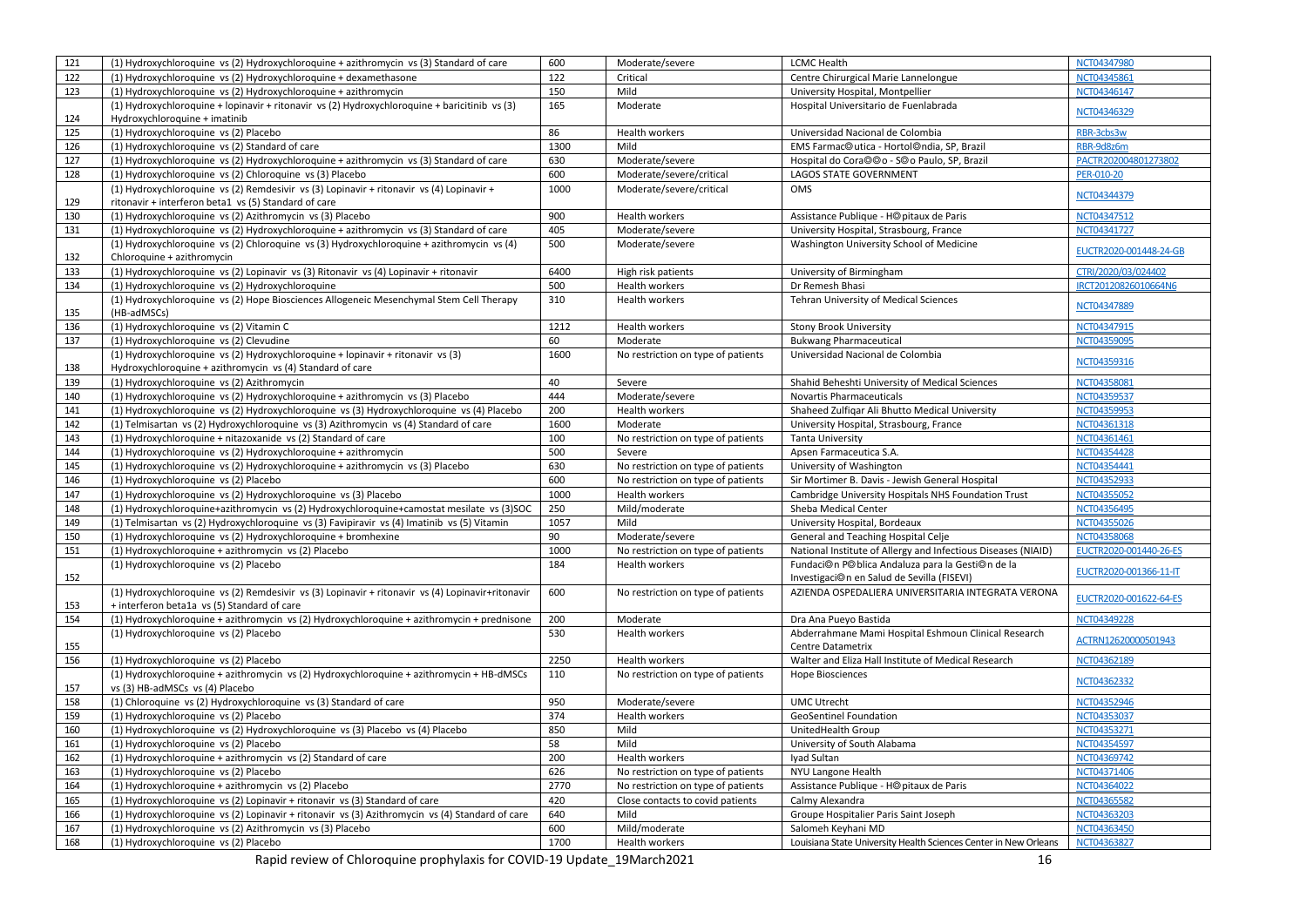| 169 | (1) Hydroxychloroquine vs (2) Hydroxychloroquine vs (3) Standard of care vs (4) SOC                                                                           | 2300  | Close contacts to covid patients   | Istituto Scientifico Romagnolo per lo Studio e la cura dei Tumori    | NCT04363866            |
|-----|---------------------------------------------------------------------------------------------------------------------------------------------------------------|-------|------------------------------------|----------------------------------------------------------------------|------------------------|
| 170 | (1) Hydroxychloroquine vs (2) Placebo                                                                                                                         | 40    | Moderate                           | Oregon Health and Science University                                 | NCT04370015            |
| 171 | (1) Hydroxychloroguine vs (2) Placebo                                                                                                                         | 374   | Health workers                     | Services Institute of Medical Sciences, Pakistan                     | NCT04371523            |
| 172 | (1) Hydroxychloroquine vs (2) Placebo                                                                                                                         | 1100  | <b>Health workers</b>              | St. Joseph's Healthcare Hamilton                                     | NCT04372082            |
| 173 | (1) Hydroxychloroquine vs (2) Diltiazem + niclosamide vs (3) Standard of care                                                                                 | 480   | Moderate                           | University Hospital, Lille                                           | NCT04371926            |
| 174 | (1) Hydroxychloroquine vs (2) Hydroxychloroquine vs (3) Standard of care vs (4) SOC                                                                           | 64    | Mild/moderate                      | Texas Cardiac Arrhythmia Research Foundation                         | NCT04372017            |
| 175 | (1) Hydroxychloroquine vs (2) Hydroxychloroquine vs (3) Placebo vs (4) Placebo                                                                                | 1739  | Health workers                     | Sanford Health                                                       | ChiCTR2000032487       |
| 176 | (1) Hydroxychloroquine vs (2) Placebo                                                                                                                         | 2000  | Healthy volunteers                 | Shanghai Public Health Clinical Center                               | NCT04364815            |
| 177 | (1) Hydroxychloroquine vs (2) Placebo                                                                                                                         | 960   | Close contacts to covid patients   | University of the Philippines                                        | NCT04374942            |
| 178 | (1) Hydroxychloroquine vs (2) Placebo                                                                                                                         | 988   | Close contacts to covid patients   | Megan Landes                                                         | NCT04374903            |
| 179 | (1) Hydroxychloroquine + sirolimus vs (2) Hydroxychloroquine + azithromycin                                                                                   | 58    | Severe                             | King Hussein Cancer Center                                           | NCT04304053            |
| 180 | (1) Hydroxychloroquine + darunavir + cobicistat vs (2) Standard of care                                                                                       | 3040  | Mild                               | <b>Lihir Medical Centre</b>                                          | ACTRN12620000557932    |
|     | (1) Hydroxychloroquine + azithromycin + vitamin $D3/B12$ + vitamin C + zinc vs (2)                                                                            | 200   | No restriction on type of patients | AProf Dr Karin Ried                                                  | ChiCTR2000030054       |
| 181 | Hydroxychloroquine + azithromycin + vitamin D3/B12 + zinc                                                                                                     |       |                                    |                                                                      |                        |
| 182 | (1) Hydroxychloroquine vs (2) Chloroquine vs (3) Standard of care                                                                                             | 100   | Mild/moderate                      | Zhongshan Hospital Affiliated to Xiamen University                   | NCT04379492            |
| 183 | (1) Hydroxychloroquine vs (2) Placebo                                                                                                                         | 120   | Moderate/severe                    | Memorial Sloan Kettering Cancer Center                               | NCT04372628            |
| 184 | (1) Hydroxychloroquine vs (2) Lopinavir + ritonavir vs (3) Placebo                                                                                            | 900   | Mild                               | Vanderbilt University Medical Center                                 | NCT04374019            |
|     | (1) Hydroxychloroquine vs (2) Hydroxychloroquine + azithromycin vs (3) Hydroxychloroquine                                                                     | 240   | Mild/moderate                      | Susanne Arnold                                                       | NCT04374552            |
| 185 | + ivermectin vs (4) Camostat mesilate                                                                                                                         |       |                                    |                                                                      |                        |
| 186 | (1) Hydroxychloroquine + azithromycin vs (2) Placebo                                                                                                          | 140   | Mild                               | Rutgers, The State University of New Jersey                          | EUCTR2020-001784-88-FI |
| 187 | (1) Hydroxychloroquine vs (2) Remdesivir vs (3) Standard of care                                                                                              | 664   | Moderate/severe/critical           | University of Helsinki / CLUE Working Group                          | EUCTR2020-002123-11-ES |
| 188 | (1) Hydroxychloroquine vs (2) Hydroxychloroquine + ciclosporine                                                                                               | 280   | Moderate/severe/critical           | Tatiana Cobo Ib <sup>O</sup> Oez                                     | NCT04373733            |
| 189 | (1) Hydroxychloroquine + azithromycin + zinc vs (2) Favipiravir vs (3) Standard of care                                                                       | 450   | Moderate                           | Chelsea and Westminster NHS Foundation Trust                         | EUCTR2020-001635-27-FR |
| 190 | (1) Hydroxychloroquine vs (2) Masitinib + isoquercetin                                                                                                        | 200   | Moderate/severe                    | AB Science                                                           | EUCTR2020-001265-36-IE |
| 191 | (1) Hydroxychloroquine vs (2) Hydroxychloroquine + azithromycin vs (3) Standard of care                                                                       | 267   | Moderate/severe                    | University College Dublin                                            | NCT04377646            |
| 192 | (1) Hydroxychloroquine vs (2) Hydroxychloroquine + zinc vs (3) Placebo                                                                                        | 660   | Health workers                     | Military Hospital of Tunis                                           | EUCTR2020-001449-38-GB |
| 193 | (1) Hydroxychloroquine + azithromycin + zinc vs (2) Favipiravir vs (3) Standard of care                                                                       | 450   | Moderate/severe                    | Chelsea and Westminster Hospital NHS Foundation Trust                | EUCTR2020-001697-30-ES |
| 194 | (1) Hydroxychloroquine vs (2) Standard of care                                                                                                                | 200   | <b>Health workers</b>              | NAVARRABIOMED - FUNDACION MIGUEL SERVET                              | NCT04384380            |
| 195 | (1) Hydroxychloroquine vs (2) Standard of care                                                                                                                | 45    | Mild/moderate                      | <b>Taoyuan General Hospital</b>                                      | NCT04385264            |
|     | (1) Hydroxychloroquine vs (2) Placebo                                                                                                                         | 800   | No restriction on type of patients | Center for Primary Care and Public Health (Unisante),                | NCT04390061            |
| 196 |                                                                                                                                                               |       |                                    | University of Lausanne, Switzerland                                  |                        |
| 197 | (1) Hydroxychloroquine vs (2) Hydroxychloroquine + tofacitinib                                                                                                | 116   | Moderate                           | Universit <sup>®</sup> Politecnica delle Marche                      | IRCT20200406046963N1   |
| 198 | (1) Hydroxychloroquine vs (2) Hydroxychloroquine + methylprednisolone                                                                                         | 40    | Moderate/severe                    | Artesh University of Medical Sciences                                | ACTRN12620000566932    |
| 199 | (1) Hydroxychloroquine vs (2) Placebo                                                                                                                         | 3000  | Mild                               | University of Sydney                                                 | IRCT20130812014333N147 |
| 200 | (1) Hydroxychloroquine vs (2) Hydroxychloroquine + trifluoprazine vs (3) Hydroxychloroquine<br>+ sofosbuvir + daclatasvir vs (4) Hydroxychloroquine + lithium | 80    | Severe                             | Kermanshah University of Medical Sciences                            | ChiCTR2000029992       |
| 201 | (1) Chloroquine vs (2) Hydroxychloroquine vs (3) Standard of care                                                                                             | 100   | Severe                             | Zhongshan Hospital Affiliated to Xiamen University                   | IRCT20180425039414N2   |
| 202 | (1) Hydroxychloroquine vs (2) Hydroxychloroquine + zinc                                                                                                       | 80    | Severe                             | <b>Esfahan University of Medical Sciences</b>                        | PACTR202004893013257   |
|     | (1) Hydroxychloroquine vs (2) Hydroxychloroquine + lopinavir + ritonavir vs (3) Lopinavir +                                                                   | 6400  | High risk patients                 | National Institute of Health Research                                |                        |
| 203 | ritonavir vs (4) Standard of care                                                                                                                             |       |                                    |                                                                      | NCT04386070            |
|     | (1) Hydroxychloroquine vs (2) Hydroxychloroquine + lopinavir + ritonavir vs (3) Lopinavir +                                                                   | 6400  | High risk patients                 | University of Birmingham                                             | NCT04387760            |
| 204 | ritonavir vs (4) Standard of care                                                                                                                             |       |                                    |                                                                      |                        |
| 205 | (1) Hydroxychloroquine vs (2) Favipiravir vs (3) Standard of care                                                                                             | 150   | No restriction on type of patients | Royal College of Surgeons in Ireland - Medical University of Bahrain | IRCT20080901001165N51  |
| 206 | (1) Hydroxychloroquine vs (2) Standard of care                                                                                                                | 80    | Mild/moderate                      | Sina Darou Laboratories Company                                      | ChiCTR2000029899       |
| 207 | (1) Hydroxychloroquine vs (2) Chloroquine                                                                                                                     | 100   | Mild/moderate                      | Peking University Third Hospital                                     | RBR-3k4wxb             |
| 208 | (1) Hydroxychloroquine + azithromycin vs (2) Hydroxychloroquine + azithromycin vs (3)<br>Standard of care                                                     | 45    | Mild                               | Hospital Santo Ant <sup>©nio</sup> - Sinop, MT, Brazil               | SLCTR/2020/011         |
|     | (1) Hydroxychloroquine vs (2) Placebo                                                                                                                         | 400   | <b>Health workers</b>              | Department of Medicine, Faculty of Medicine, University of           | CTRI/2020/04/024904    |
| 209 |                                                                                                                                                               |       |                                    | Kelaniya                                                             |                        |
| 210 | (1) Hydroxychloroquine vs (2) Hydroxychloroquine vs (3) Hydroxychloroquine + azithromycin                                                                     | 300   | Moderate/severe                    | Director General Armed Forces Medical Services                       | ChiCTR2000029898       |
| 211 | (1) Hydroxychloroquine vs (2) Chloroquine                                                                                                                     | 100   | Severe                             | Peking University Third Hospital                                     | CTRI/2020/05/025067    |
| 212 | (1) Hydroxychloroquine vs (2) Standard of care                                                                                                                | 10990 | Health workers                     | George Institute for Global Health India                             | CTRI/2020/05/025022    |
| 213 | (1) Hydroxychloroquine vs (2) Standard of care                                                                                                                | 166   | Mild                               | AIIMS Department of Medicine                                         | NCT04381988            |
| 214 | (1) Hydroxychloroquine vs (2) Placebo                                                                                                                         | 132   | Healthy volunteers                 | Memorial Sloan Kettering Cancer Center                               | ChiCTR2000029868       |
| 215 | (1) Hydroxychloroquine vs (2) Standard of care                                                                                                                | 200   | No restriction on type of patients | Ruijin Hospital, Shanghai Jiaotong University School of Medicine     | NCT04382846            |
| 216 | (1) Hydroxychloroquine + ivermectin vs (2) Nitazoxanide + Azithromycin vs (3) Nitazoxanide +<br>ivermectin vs (4) Nitazoxanide + azithromycin + ivermectin    | 80    | No restriction on type of patients | <b>Tanta University</b>                                              | NCT04390594            |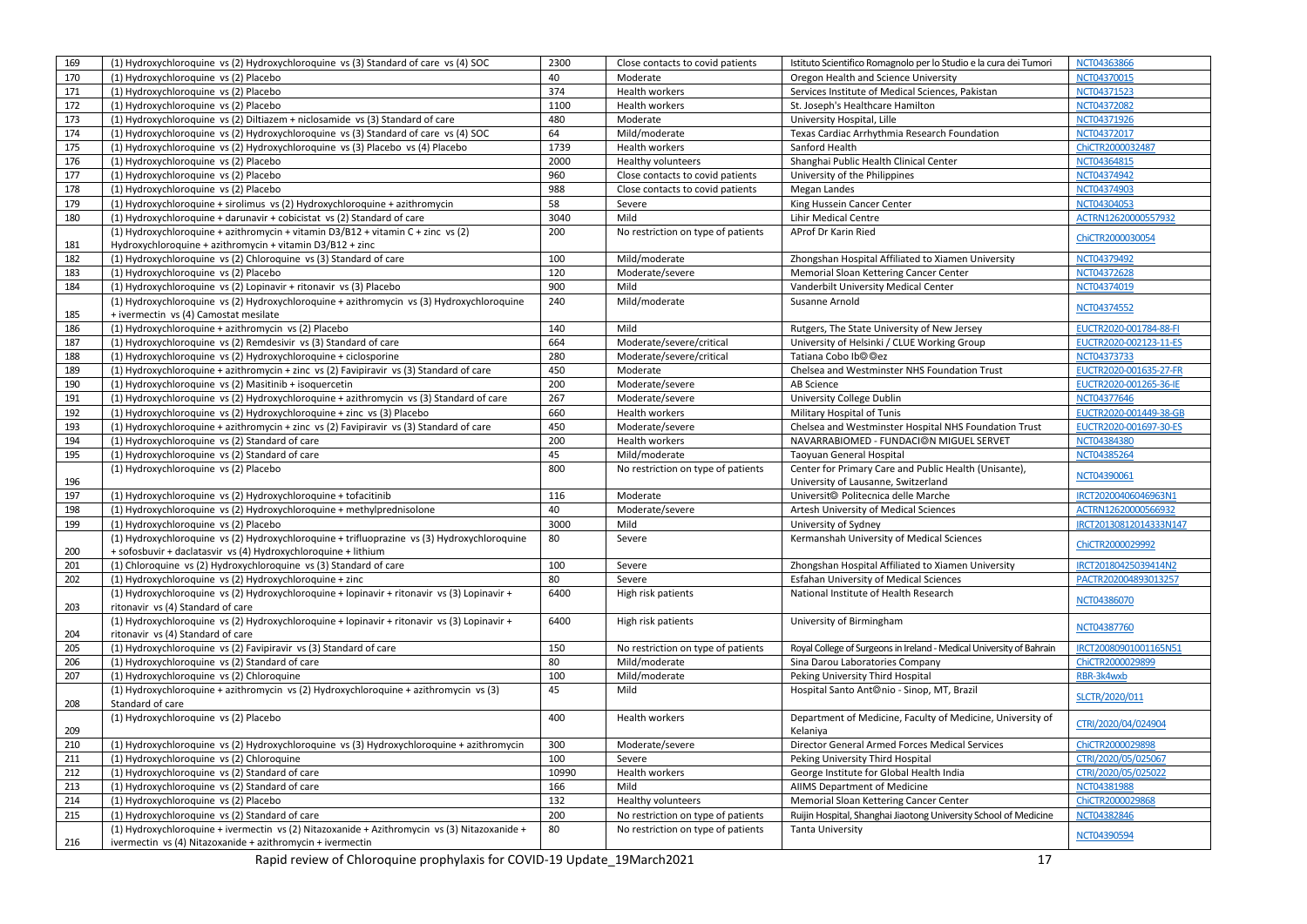| 217 | (1) Hydroxychloroquine vs (2) Hydroxychloroquine + azithromycin                               | 258   | No restriction on type of patients | Institut Pasteur de Dakar                              | CTRI/2020/04/024948    |
|-----|-----------------------------------------------------------------------------------------------|-------|------------------------------------|--------------------------------------------------------|------------------------|
| 218 | (1) Hydroxychloroquine vs (2) Ciclesonide vs (3) Ivermectin vs (4) Standard of care           | 120   | Moderate                           | Lady Hardinge Medical College                          | IRCT20151222025660N2   |
| 219 | (1) Hydroxychloroquine vs (2) Standard of care                                                | 140   | <b>Health workers</b>              | Arak University of Medical Sciences                    | IRCT20200421047155N1   |
| 220 | (1) Hydroxychloroquine vs (2) Hydroxychloroquine + tenofovir                                  | 86    | No restriction on type of patients | Ardabil University of Medical Sciences                 | NCT04397328            |
| 221 | (1) Hydroxychloroquine vs (2) Placebo                                                         | 336   | Close contacts to covid patients   | Lawson Health Research Institute                       | NCT04391127            |
| 222 | (1) Hydroxychloroquine vs (2) Ivermectin vs (3) Placebo                                       | 200   | Moderate                           | Centenario Hospital Miguel Hidalgo                     | NCT04392973            |
| 223 | (1) Hydroxychloroguine + favipiravir vs (2) Standard of care                                  | 520   | Moderate/severe                    | King Abdullah International Medical Research Center    | NCT04394442            |
| 224 | (1) Hydroxychloroquine vs (2) Standard of care                                                | 200   | No restriction on type of patients | Samah Lutfy                                            | NCT04381936            |
|     | (1) Hydroxychloroquine vs (2) Lopinavir + ritonavir vs (3) Convalescent plasma treatment vs   | 15000 | Moderate/severe/critical           | University of Oxford                                   |                        |
|     | (4) Tocilizumab vs (5) Other corticosteroids vs (6) Azithromycin vs (7) Immunoglobulin vs (8) |       |                                    |                                                        | NCT04392128            |
| 225 | Standard of care                                                                              |       |                                    |                                                        |                        |
| 226 | (1) Hydroxychloroquine + azithromycin vs (2) Placebo                                          | 114   | Mild                               | Institut de Cancerologie Strasbourg Europe             | ChiCTR2000029803       |
| 227 | (1) Hydroxychloroquine vs (2) Hydroxychloroquine vs (3) Umifenovir vs (4) Umifenovir          | 320   | Close contacts to covid patients   | Renmin Hospital of Wuhan University                    | EUCTR2020-001704-42-ES |
| 228 | (1) Hydroxychloroquine vs (2) Placebo                                                         | 450   | Health workers                     | IDIVAL Instituto de Investigaci@n Sanitaria Valdecilla | EUCTR2020-001366-11-IE |
|     | (1) Hydroxychloroquine vs (2) Remdesivir vs (3) Lopinavir + ritonavir vs (4) Lopinavir +      | 1000  | No restriction on type of patients | World Health Organisation                              | NCT04405921            |
| 229 | ritonavir + interferon beta1 vs (5) Standard of care                                          |       |                                    |                                                        |                        |
| 230 | (1) Hydroxychloroquine vs (2) Hydroxychloroquine + azithromycin                               | 200   | No restriction on type of patients | Centre H@pital Universitaire Farhat Hached             | NCT04403100            |